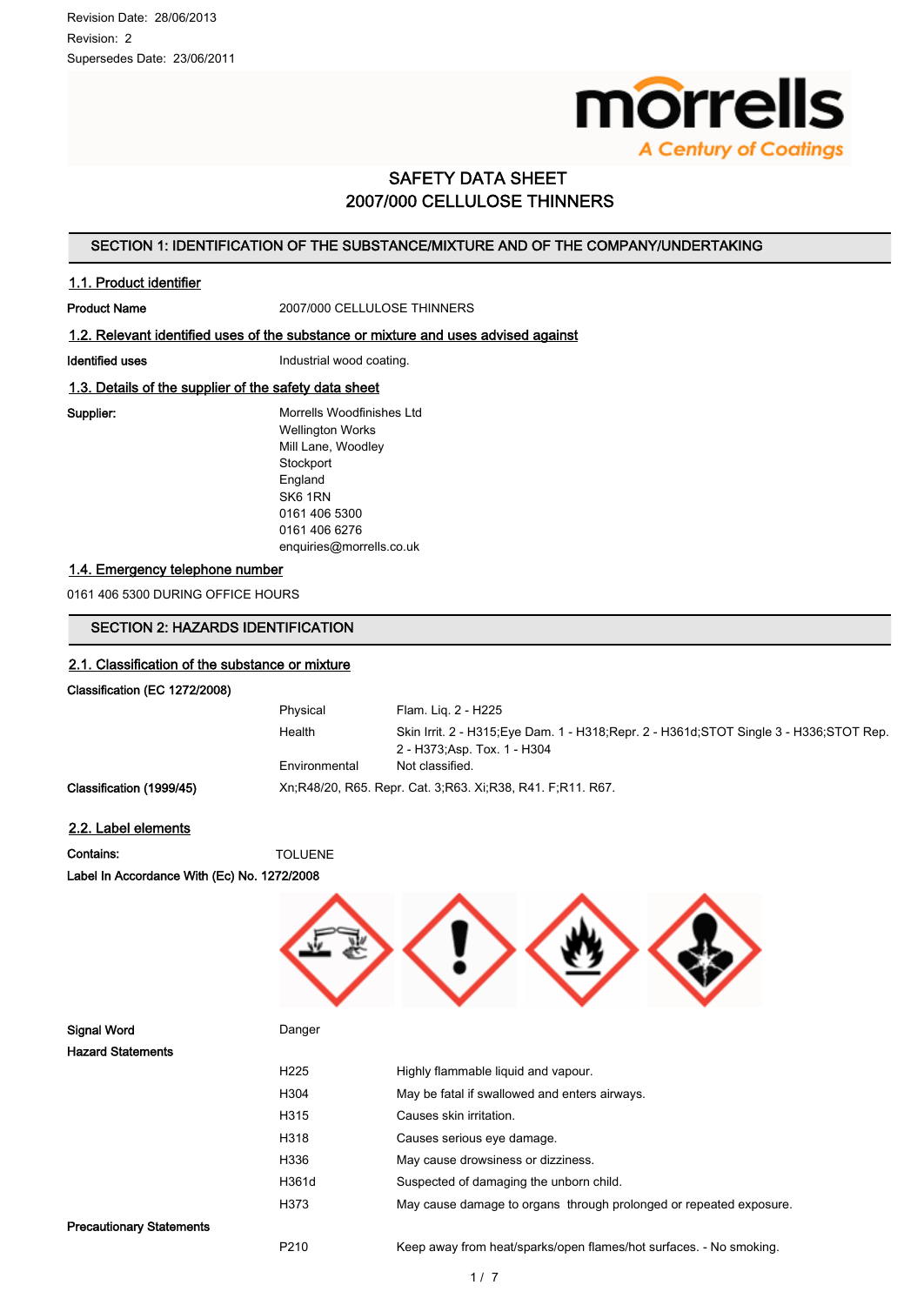|                                               | P271             | Use only outdoors or in a well-ventilated area.                                                                                     |
|-----------------------------------------------|------------------|-------------------------------------------------------------------------------------------------------------------------------------|
|                                               | P280             | Wear protective gloves/protective clothing/eye protection/face protection.                                                          |
|                                               | P281             | Use personal protective equipment as required.                                                                                      |
|                                               | P305+351+338     | IF IN EYES: Rinse cautiously with water for several minutes. Remove contact lenses, if<br>present and easy to do. Continue rinsing. |
|                                               | P501             | Dispose of contents/container to                                                                                                    |
| <b>Supplementary Precautionary Statements</b> |                  |                                                                                                                                     |
|                                               | P201             | Obtain special instructions before use.                                                                                             |
|                                               | P <sub>202</sub> | Do not handle until all safety precautions have been read and understood.                                                           |
|                                               | P233             | Keep container tightly closed.                                                                                                      |
|                                               | P240             | Ground/bond container and receiving equipment.                                                                                      |
|                                               | P241             | Use explosion-proof electrical/ventilating/lighting//equipment.                                                                     |
|                                               | P242             | Use only non-sparking tools.                                                                                                        |
|                                               | P243             | Take precautionary measures against static discharge.                                                                               |
|                                               | P <sub>260</sub> | Do not breathe dust/fume/gas/mist/vapours/spray.                                                                                    |
|                                               | P261             | Avoid breathing dust/fume/gas/mist/vapours/spray.                                                                                   |
|                                               | P264             | Wash  thoroughly after handling.                                                                                                    |
|                                               | P301+310         | IF SWALLOWED: Immediately call a POISON CENTER or doctor/physician.                                                                 |
|                                               | P302+352         | IF ON SKIN: Wash with plenty of soap and water.                                                                                     |
|                                               | P303+361+353     | IF ON SKIN (or hair): Remove/Take off immediately all contaminated clothing. Rinse skin<br>with water/shower.                       |
|                                               | P304+340         | IF INHALED: Remove victim to fresh air and keep at rest in a position comfortable for<br>breathing.                                 |
|                                               | P308+313         | IF exposed or concerned: Get medical advice/attention.                                                                              |
|                                               | P310             | Immediately call a POISON CENTER or doctor/physician.                                                                               |
|                                               | P312             | Call a POISON CENTER or doctor/physician if you feel unwell.                                                                        |
|                                               | P314             | Get medical advice/attention if you feel unwell.                                                                                    |
|                                               | P321             | Specific treatment (see  on this label).                                                                                            |
|                                               | P331             | Do NOT induce vomiting.                                                                                                             |
|                                               | P332+313         | If skin irritation occurs: Get medical advice/attention.                                                                            |
|                                               | P362             | Take off contaminated clothing and wash before reuse.                                                                               |
|                                               | P370+378         | In case of fire: Use  for extinction.                                                                                               |
|                                               | P403+233         | Store in a well-ventilated place. Keep container tightly closed.                                                                    |
|                                               | P403+235         | Store in a well-ventilated place. Keep cool.                                                                                        |
|                                               | P405             | Store locked up.                                                                                                                    |

# 2.3. Other hazards

This product does not contain any PBT or vPvB Substances.

# SECTION 3: COMPOSITION/INFORMATION ON INGREDIENTS

# 3.2. Mixtures

| <b>ACETONE</b>                                                                                                       |                   |                                                           | 5-10% |
|----------------------------------------------------------------------------------------------------------------------|-------------------|-----------------------------------------------------------|-------|
| CAS-No.: 67-64-1                                                                                                     | EC No.: 200-662-2 |                                                           |       |
| Classification (EC 1272/2008)<br>Flam. Liq. 2 - H225<br><b>EUH066</b><br>Eye Irrit. 2 - H319<br>STOT Single 3 - H336 |                   | Classification (67/548)<br>F; R11<br>Xi;R36<br>R66<br>R67 |       |
| <b>BUTANOL-norm</b>                                                                                                  |                   |                                                           | 5-10% |
| CAS-No.: 71-36-3                                                                                                     | EC No.: 200-751-6 |                                                           |       |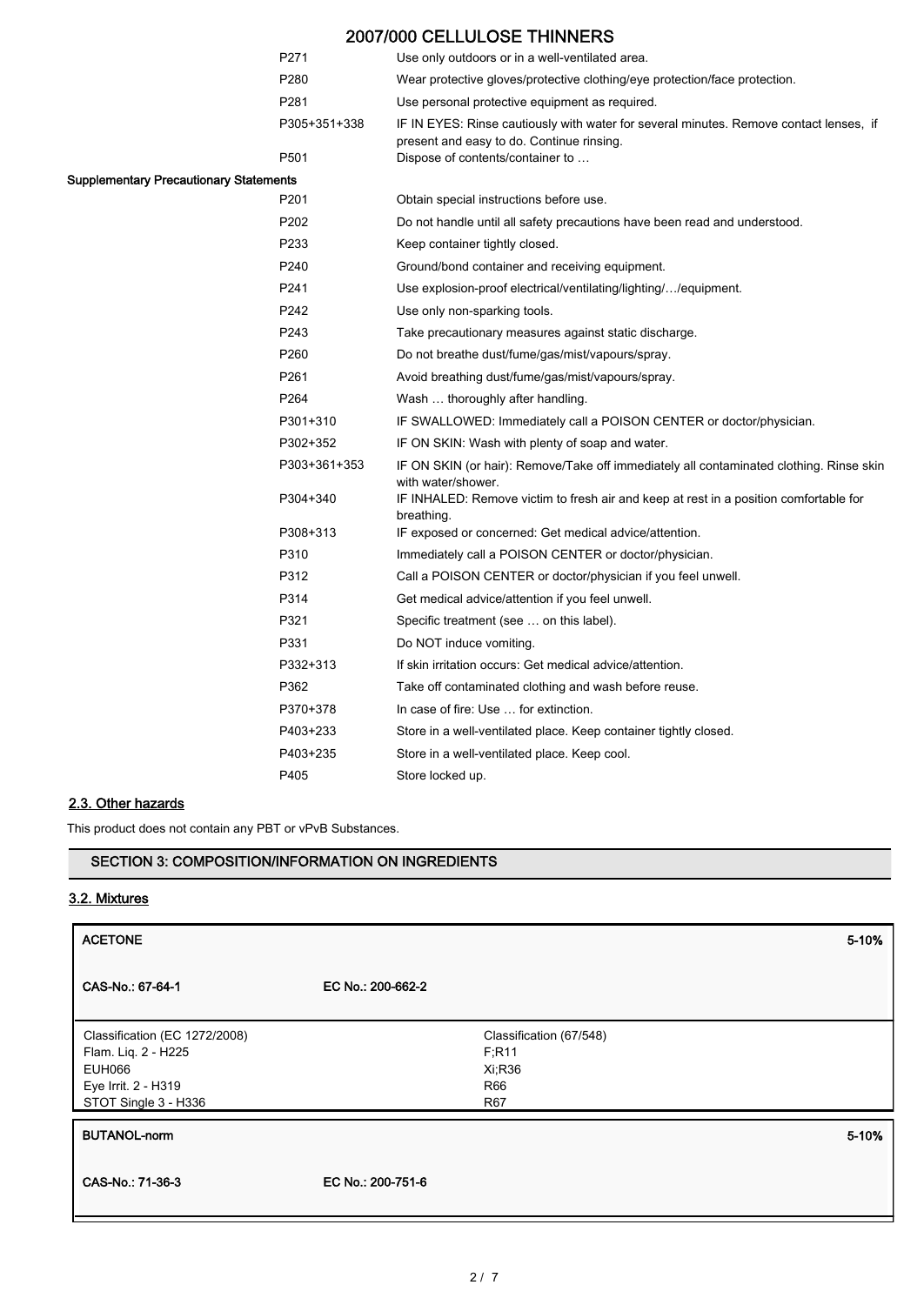| Classification (EC 1272/2008)            |                   | Classification (67/548)           |          |
|------------------------------------------|-------------------|-----------------------------------|----------|
| Flam. Liq. 3 - H226                      |                   | R <sub>10</sub>                   |          |
| Acute Tox. 4 - H302                      |                   | Xn;R22                            |          |
| Skin Irrit. 2 - H315                     |                   | Xi;R37/38,R41                     |          |
| Eye Dam. 1 - H318                        |                   | R67                               |          |
| STOT Single 3 - H335                     |                   |                                   |          |
| STOT Single 3 - H336                     |                   |                                   |          |
|                                          |                   |                                   |          |
| <b>BUTYL ACETATE -norm</b>               |                   |                                   | 5-10%    |
|                                          |                   |                                   |          |
|                                          |                   |                                   |          |
| CAS-No.: 123-86-4                        | EC No.: 204-658-1 |                                   |          |
|                                          |                   |                                   |          |
|                                          |                   |                                   |          |
| Classification (EC 1272/2008)            |                   | Classification (67/548)           |          |
| Flam. Liq. 3 - H226                      |                   | R <sub>10</sub>                   |          |
| <b>EUH066</b>                            |                   | R66                               |          |
| STOT Single 3 - H336                     |                   | R67                               |          |
| PROPAN-1-OL                              |                   |                                   | $1 - 5%$ |
|                                          |                   |                                   |          |
|                                          |                   |                                   |          |
|                                          |                   |                                   |          |
|                                          |                   |                                   |          |
| CAS-No.: 71-23-8                         | EC No.: 200-746-9 |                                   |          |
|                                          |                   |                                   |          |
| Classification (EC 1272/2008)            |                   |                                   |          |
|                                          |                   | Classification (67/548)<br>F; R11 |          |
| Flam. Liq. 2 - H225                      |                   | <b>Xi:R41</b>                     |          |
| Eye Dam. 1 - H318                        |                   |                                   |          |
| STOT Single 3 - H336                     |                   | R67                               |          |
| <b>TOLUENE</b>                           |                   |                                   | 60-100%  |
|                                          |                   |                                   |          |
|                                          |                   |                                   |          |
| CAS-No.: 108-88-3                        | EC No.: 203-625-9 |                                   |          |
|                                          |                   |                                   |          |
|                                          |                   |                                   |          |
| Classification (EC 1272/2008)            |                   | Classification (67/548)           |          |
| Flam. Liq. 2 - H225                      |                   | F;R11 Repr.Cat.3,R63              |          |
| Skin Irrit. 2 - H315                     |                   | Xn;R48/20,R65                     |          |
| Repr. 2 - H361d                          |                   | Xi;R38                            |          |
| STOT Single 3 - H336                     |                   | <b>R67</b>                        |          |
| STOT Rep. 2 - H373<br>Asp. Tox. 1 - H304 |                   |                                   |          |

The Full Text for all R-Phrases and Hazard Statements are Displayed in Section 16

# SECTION 4: FIRST AID MEASURES

# 4.1. Description of first aid measures

## General Information

NOTE! Keep affected person away from heat, sparks and flames! Move the exposed person to fresh air at once. Get medical attention if any discomfort continues.

# Inhalation.

Move the exposed person to fresh air at once. For breathing difficulties oxygen may be necessary. If breathing stops, provide artificial respiration. Keep the affected person warm and at rest. Get prompt medical attention.

## Ingestion

DO NOT INDUCE VOMITING! Remove victim immediately from source of exposure. Rinse mouth thoroughly. Provide rest, warmth and fresh air. Get medical attention immediately! If vomiting occurs, keep head low so that stomach content doesn't get into the lungs.

# Skin Contact

Remove affected person from source of contamination. Remove contaminated clothing. Wash the skin immediately with soap and water. Get medical attention if irritation persists after washing.

#### Eye Contact

Make sure to remove any contact lenses from the eyes before rinsing. Promptly wash eyes with plenty of water while lifting the eye lids. Continue to rinse for at least 15 minutes. Contact physician if irritation persists.

#### 4.2. Most important symptoms and effects, both acute and delayed

#### 4.3. Indication of any immediate medical attention and special treatment needed

## SECTION 5: FIREFIGHTING MEASURES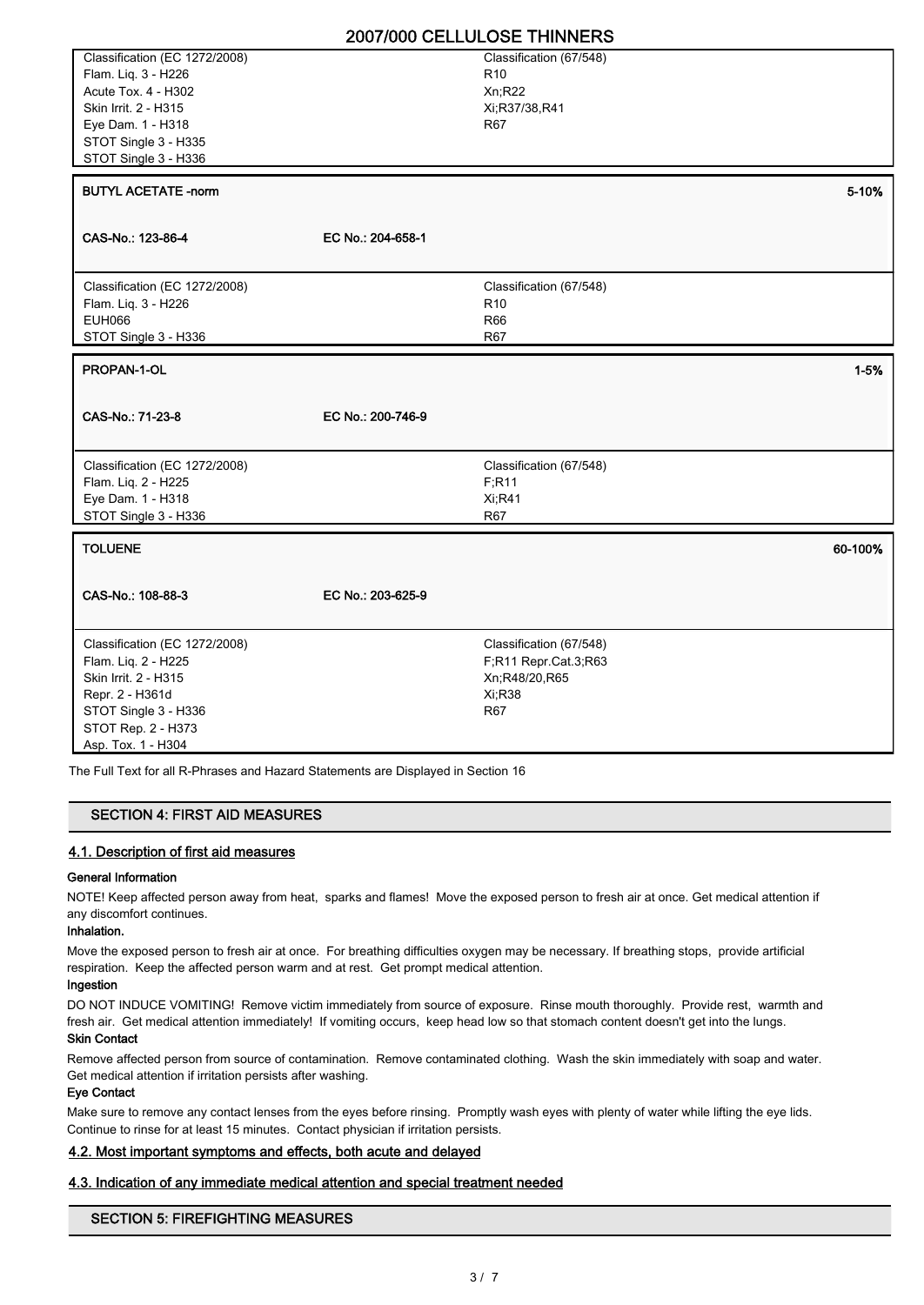# 5.1. Extinguishing media

#### Extinguishing Media

Fire can be extinguished using: Foam. Dry chemicals, sand, dolomite etc.

## 5.2. Special hazards arising from the substance or mixture

#### 5.3. Advice for firefighters

#### Special Fire Fighting Procedures

Avoid breathing fire vapours. Cool containers exposed to flames with water until well after the fire is out. Keep run-off water out of sewers and water sources. Dike for water control.

# SECTION 6: ACCIDENTAL RELEASE MEASURES

#### 6.1. Personal precautions, protective equipment and emergency procedures

#### 6.2. Environmental precautions

#### 6.3. Methods and material for containment and cleaning up

Extinguish all ignition sources. Avoid sparks, flames, heat and smoking. Ventilate. Clean-up personnel should use respiratory and/or liquid contact protection. Absorb in vermiculite, dry sand or earth and place into containers.

#### 6.4. Reference to other sections

## SECTION 7: HANDLING AND STORAGE

#### 7.1. Precautions for safe handling

Avoid spilling, skin and eye contact. Keep away from heat, sparks and open flame. Ventilate well, avoid breathing vapours. Use approved respirator if air contamination is above accepted level. Use explosion proof electric equipment.

#### 7.2. Conditions for safe storage, including any incompatibilities

Flammable/combustible - Keep away from oxidisers, heat and flames. Store in tightly closed original container in a dry, cool and well-ventilated place. Keep in original container.

#### Storage Class

Flammable liquid storage.

## 7.3. Specific end use(s)

## SECTION 8: EXPOSURE CONTROLS/PERSONAL PROTECTION

## 8.1. Control parameters

| Name                        | <b>STD</b> |                | TWA - 8 Hrs      |                | STEL - 15 Min    | <b>Notes</b> |
|-----------------------------|------------|----------------|------------------|----------------|------------------|--------------|
| <b>ACETONE</b>              | WEL        | 500 ppm        | 1210 mg/m3       | 1500 ppm       | 3620 mg/m3       |              |
| <b>IBUTANOL-norm</b>        | <b>WEL</b> |                |                  | 50 ppm(Sk)     | 154<br>mg/m3(Sk) |              |
| <b>IBUTYL ACETATE -norm</b> | WEL        | $150$ ppm      | 724 mg/m3        | 200 ppm        | 966 mg/m3        |              |
| <b>IPROPAN-1-OL</b>         | <b>WEL</b> | 200<br>ppm(Sk) | 500<br>mg/m3(Sk) | 250<br>ppm(Sk) | 625<br>mg/m3(Sk) |              |
| <b>TOLUENE</b>              | WEL        | 50 ppm(Sk)     | 191<br>mq/m3(Sk) | 150<br>ppm(Sk) | 574<br>mg/m3(Sk) |              |

WEL = Workplace Exposure Limit.

#### Ingredient Comments

WEL = Workplace Exposure Limits

#### 8.2. Exposure controls

#### Protective Equipment





#### Engineering Measures

Provide adequate general and local exhaust ventilation.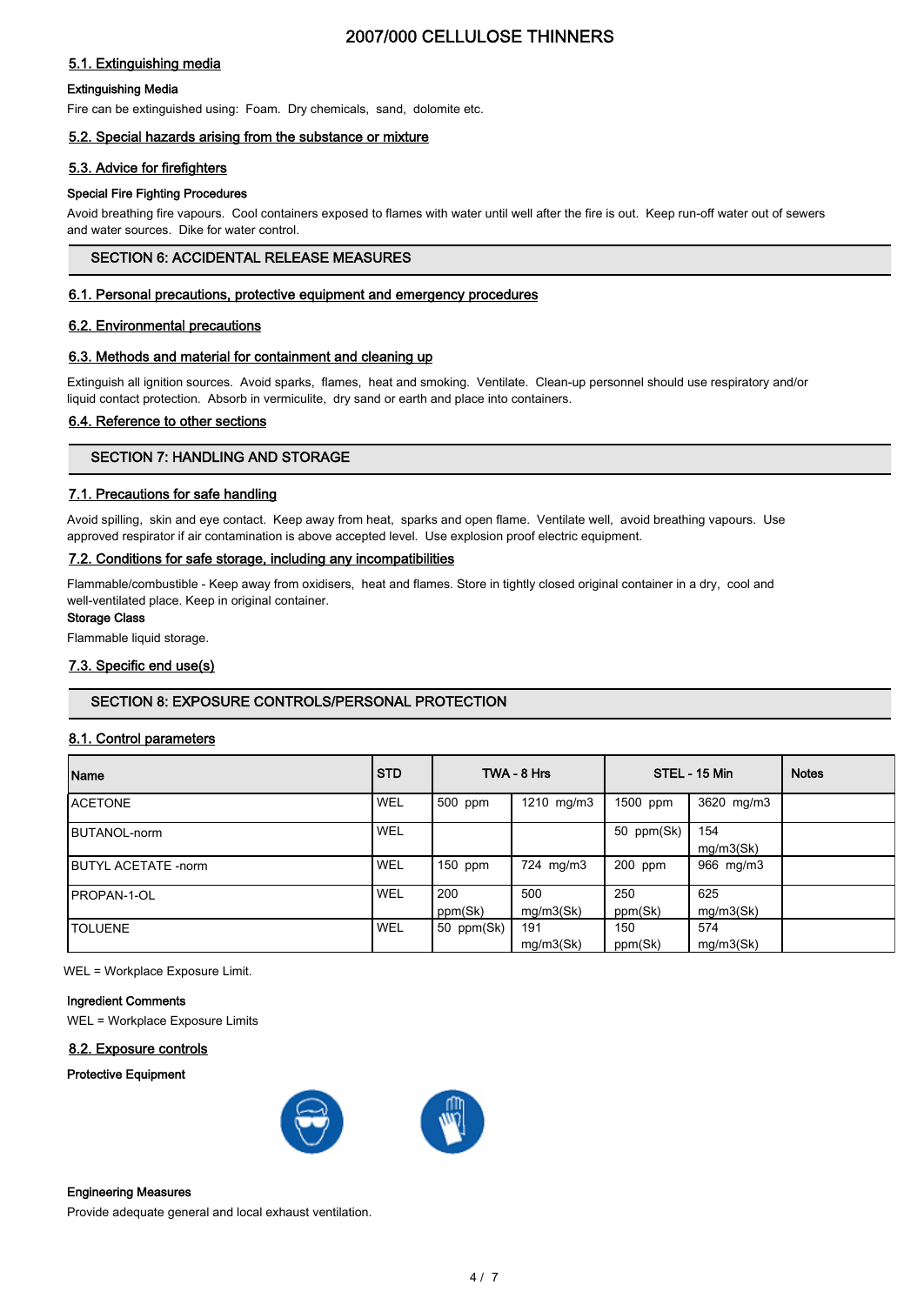#### Respiratory Equipment

Respiratory protection must be used if air contamination exceeds acceptable level.

#### Hand Protection

Use protective gloves.

#### Eye Protection

Use approved safety goggles or face shield.

#### Other Protection

Wear appropriate clothing to prevent any possibility of liquid contact and repeated or prolonged vapour contact.

#### Hygiene Measures

DO NOT SMOKE IN WORK AREA! Wash at the end of each work shift and before eating, smoking and using the toilet. Wash promptly with soap & water if skin becomes contaminated. Promptly remove any clothing that becomes contaminated. Use appropriate skin cream to prevent drying of skin. When using do not eat, drink or smoke.

#### SECTION 9: PHYSICAL AND CHEMICAL PROPERTIES

#### 9.1. Information on basic physical and chemical properties

| Appearance                        | Liguid         |
|-----------------------------------|----------------|
| Odour                             | Characteristic |
| Initial Boiling Point and Boiling | 97             |
| Range:<br>Flash Point (°C)        | 6              |

#### 9.2. Other information

Volatile Organic Compound (VOC) 857 g/litre

## SECTION 10: STABILITY AND REACTIVITY

#### 10.1. Reactivity

#### 10.2. Chemical stability

Stable under normal temperature conditions.

#### 10.3. Possibility of hazardous reactions

#### 10.4. Conditions to avoid

Avoid heat. Avoid contact with oxidisers or reducing agents.

#### 10.5. Incompatible materials

#### 10.6. Hazardous decomposition products

Fire creates: Toxic gases/vapours/fumes of: Carbon monoxide (CO). Carbon dioxide (CO2).

## SECTION 11: TOXICOLOGICAL INFORMATION

#### 11.1. Information on toxicological effects

#### General Information

Prolonged and repeated contact with solvents over a long period may lead to permanent health problems.

#### Inhalation

Vapours may cause headache, fatigue, dizziness and nausea. Vapour may irritate respiratory system or lungs.

## Ingestion.

Harmful: may cause lung damage if swallowed. Pneumonia may be the result if vomited material containing solvents reaches the lungs.

#### Narcotic effect. Skin Contact

Acts as a defatting agent on skin. May cause cracking of skin, and eczema. Prolonged or repeated exposure may cause severe irritation.

## Eye Contact

Irritating to eyes. Vapour or spray may cause temporary (reversible) eye damage.

## Route of entry

Inhalation. Ingestion. Skin and/or eye contact.

## Target Organs

Respiratory system, lungs

# Medical Symptoms

High concentrations of vapours may irritate respiratory system and lead to headache, fatigue, nausea and vomiting.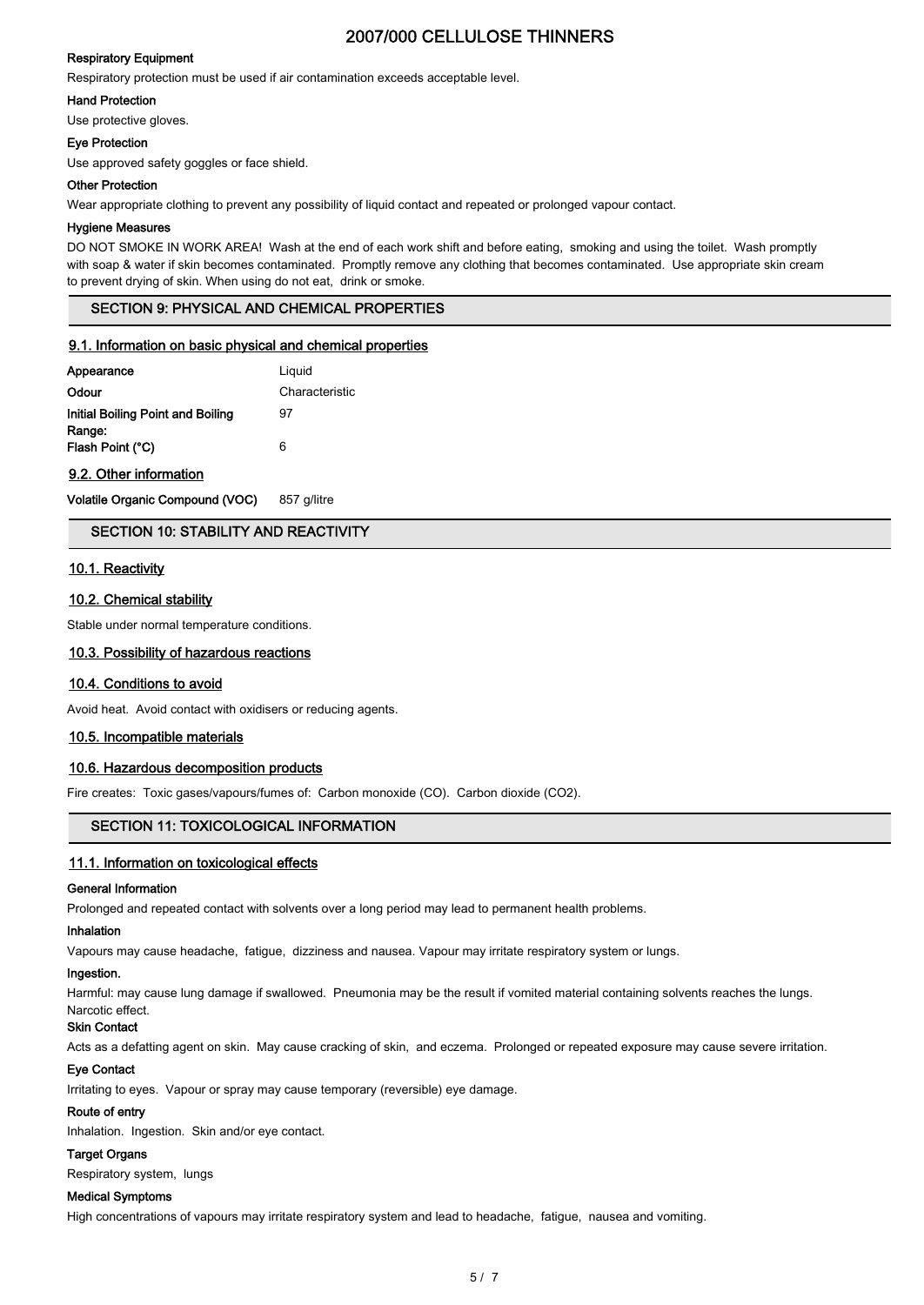# SECTION 12: ECOLOGICAL INFORMATION

#### Ecotoxicity:

There are no data on the ecotoxicity of this product.

#### 12.1. Toxicity

- 12.2. Persistence and degradability
- 12.3. Bioaccumulative potential
- 12.4. Mobility in soil
- 12.5. Results of PBT and vPvB assessment

#### 12.6. Other adverse effects

## SECTION 13: DISPOSAL CONSIDERATIONS

#### 13.1. Waste treatment methods

Dispose of waste and residues in accordance with local authority requirements.

#### SECTION 14: TRANSPORT INFORMATION

#### 14.1. UN number

UN No. (ADR/RID/ADN) 1263

#### 14.2 UN Proper Shipping Name

PAINT OR PAINT RELATED MATERIAL

Proper Shipping Name **PAINT OR PAINT RELATED PRODUCTS** 

| 14.3 Transport hazard class(es) |                             |
|---------------------------------|-----------------------------|
| <b>ADR/RID/ADN Class</b>        | 3                           |
| <b>ADR/RID/ADN Class</b>        | Class 3: Flammable liquids. |
| ADR Label No.                   | 3                           |
| <b>Transport Labels</b>         |                             |
|                                 |                             |



## 14.4. Packing group

ADR/RID/ADN Packing group II

#### 14.5. Environmental hazards

Environmentally Hazardous Substance/Marine Pollutant No.

# 14.6. Special precautions for user

Tunnel Restriction Code (D/E)

## 14.7. Transport in bulk according to Annex II of MARPOL73/78 and the IBC Code

# SECTION 15: REGULATORY INFORMATION

#### 15.1. Safety, health and environmental regulations/legislation specific for the substance or mixture

#### Statutory Instruments

The Chemicals (Hazard Information and Packaging for Supply) Regulations 2009 (S.I 2009 No. 716). Control of Substances Hazardous to Health.

## Approved Code Of Practice

Classification and Labelling of Substances and Preparations Dangerous for Supply.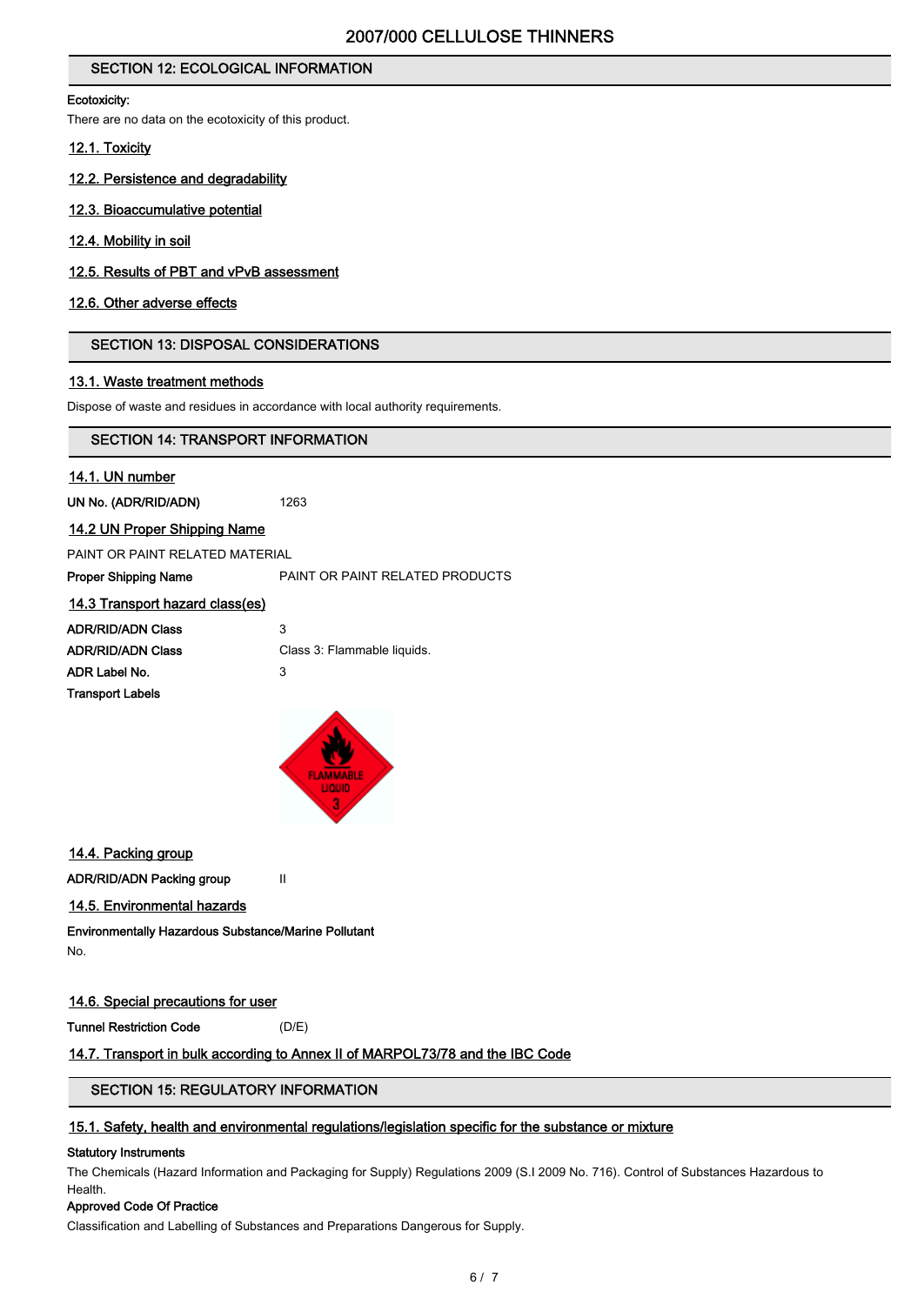#### Guidance Notes

Workplace Exposure Limits EH40. Introduction to Local Exhaust Ventilation HS(G)37. CHIP for everyone HSG(108).

# 15.2. Chemical Safety Assessment

No chemical safety assessment has been carried out.

# SECTION 16: OTHER INFORMATION

| <b>Revision Date</b>             | 28/06/2013                                                                            |
|----------------------------------|---------------------------------------------------------------------------------------|
| Revision                         | 2                                                                                     |
| <b>Supersedes Date</b>           | 23/06/2011                                                                            |
| <b>Risk Phrases In Full</b>      |                                                                                       |
| R10                              | Flammable.                                                                            |
| R11                              | Highly flammable.                                                                     |
| R22                              | Harmful if swallowed.                                                                 |
| R36                              | Irritating to eyes.                                                                   |
| R37/38                           | Irritating to respiratory system and skin.                                            |
| R38                              | Irritating to skin.                                                                   |
| R41                              | Risk of serious damage to eyes.                                                       |
| R48/20                           | Harmful: danger of serious damage to health by prolonged exposure through inhalation. |
| R63                              | Possible risk of harm to the unborn child.                                            |
| R65                              | Harmful: may cause lung damage if swallowed.                                          |
| R66                              | Repeated exposure may cause skin dryness or cracking.                                 |
| R67                              | Vapours may cause drowsiness and dizziness.                                           |
| <b>Hazard Statements In Full</b> |                                                                                       |
| EUH066                           | Repeated exposure may cause skin dryness or cracking.                                 |
| H225                             | Highly flammable liquid and vapour.                                                   |
| H226                             | Flammable liquid and vapour.                                                          |
| H302                             | Harmful if swallowed.                                                                 |
| H304                             | May be fatal if swallowed and enters airways.                                         |
| H315                             | Causes skin irritation.                                                               |
| H318                             | Causes serious eye damage.                                                            |
| H319                             | Causes serious eye irritation.                                                        |
| H335                             | May cause respiratory irritation.                                                     |
| H336                             | May cause drowsiness or dizziness.                                                    |
| H361d                            | Suspected of damaging the unborn child.                                               |
| H373                             | May cause damage to organs << Organs>> through prolonged or repeated exposure.        |
|                                  |                                                                                       |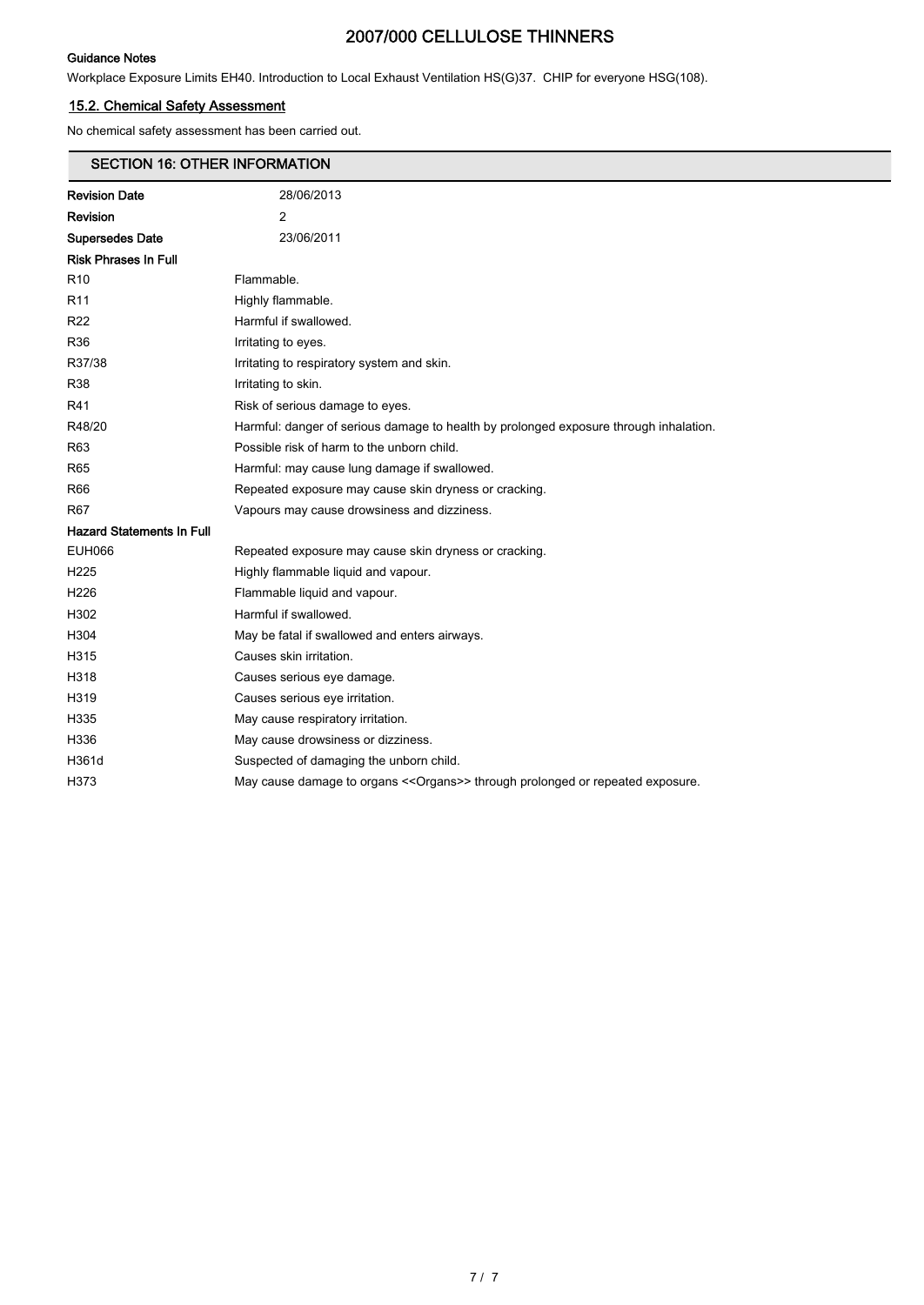

# SAFETY DATA SHEET 2007/100 gun cleaner

# SECTION 1: IDENTIFICATION OF THE SUBSTANCE/MIXTURE AND OF THE COMPANY/UNDERTAKING

#### 1.1. Product identifier

Product Name 2007/100 gun cleaner

#### 1.2. Relevant identified uses of the substance or mixture and uses advised against

Identified uses **Industrial wood coating.** 

# 1.3. Details of the supplier of the safety data sheet

Supplier: Morrells Woodfinishes Ltd Wellington Works Mill Lane, Woodley **Stockport** England SK6 1RN 0161 406 5300 0161 406 6276 enquiries@morrells.co.uk

# 1.4. Emergency telephone number

0161 406 5300 DURING OFFICE HOURS

# SECTION 2: HAZARDS IDENTIFICATION

#### 2.1. Classification of the substance or mixture

# Classification (EC 1272/2008)

|                          | Physical      | Flam. Lig. 2 - H225                                                                                                                                                                        |
|--------------------------|---------------|--------------------------------------------------------------------------------------------------------------------------------------------------------------------------------------------|
|                          | Health        | Acute Tox. 4 - H302; Acute Tox. 4 - H312; Acute Tox. 4 - H332; Skin Irrit. 2 - H315; Eve Irrit.<br>2 - H319; Repr. 2 - H361d; STOT Single 2 - H371; STOT Rep. 2 - H373; Asp. Tox. 1 - H304 |
|                          | Environmental | Not classified.                                                                                                                                                                            |
| Classification (1999/45) |               | Xn;R20/21/22, R68/20/21/22, R48/20, R65. Repr. Cat. 3;R63. Xi;R36/38. F;R11.                                                                                                               |

#### 2.2. Label elements

Contains: METHANOL

TOLUENE

Label In Accordance With (Ec) No. 1272/2008



Signal Word **Danger** Danger Hazard Statements

| H225 | Highly flammable liquid and vapour.           |
|------|-----------------------------------------------|
| H302 | Harmful if swallowed.                         |
| H304 | May be fatal if swallowed and enters airways. |
| H312 | Harmful in contact with skin.                 |
| H315 | Causes skin irritation.                       |
| H319 | Causes serious eye irritation.                |
| H332 | Harmful if inhaled.                           |
|      |                                               |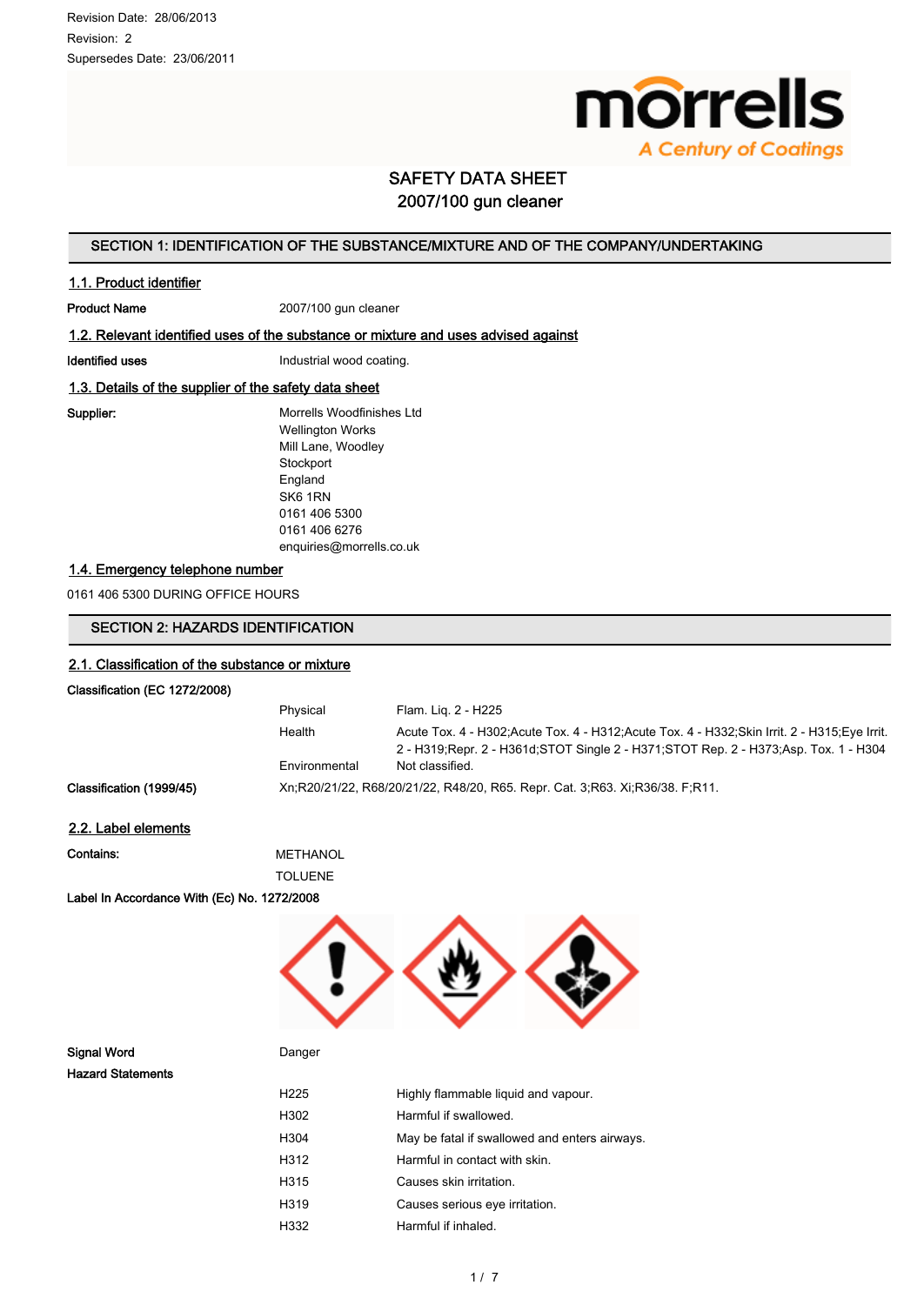|                                               |              | 2007/100 gun cleaner                                                                                                                |
|-----------------------------------------------|--------------|-------------------------------------------------------------------------------------------------------------------------------------|
|                                               | H361d        | Suspected of damaging the unborn child.                                                                                             |
|                                               | H371         | May cause damage to organs.                                                                                                         |
|                                               | H373         | May cause damage to organs through prolonged or repeated exposure.                                                                  |
| <b>Precautionary Statements</b>               |              |                                                                                                                                     |
|                                               | P210         | Keep away from heat/sparks/open flames/hot surfaces. - No smoking.                                                                  |
|                                               | P260         | Do not breathe dust/fume/gas/mist/vapours/spray.                                                                                    |
|                                               | P280         | Wear protective gloves/protective clothing/eye protection/face protection.                                                          |
|                                               | P281         | Use personal protective equipment as required.                                                                                      |
|                                               | P305+351+338 | IF IN EYES: Rinse cautiously with water for several minutes. Remove contact lenses, if<br>present and easy to do. Continue rinsing. |
|                                               | P313         | Get medical advice/attention.                                                                                                       |
| <b>Supplementary Precautionary Statements</b> |              |                                                                                                                                     |
|                                               | P201         | Obtain special instructions before use.                                                                                             |
|                                               | P202         | Do not handle until all safety precautions have been read and understood.                                                           |
|                                               | P233         | Keep container tightly closed.                                                                                                      |
|                                               | P240         | Ground/bond container and receiving equipment.                                                                                      |
|                                               | P241         | Use explosion-proof electrical/ventilating/lighting//equipment.                                                                     |
|                                               | P242         | Use only non-sparking tools.                                                                                                        |
|                                               | P243         | Take precautionary measures against static discharge.                                                                               |
|                                               | P261         | Avoid breathing dust/fume/gas/mist/vapours/spray.                                                                                   |
|                                               | P264         | Wash  thoroughly after handling.                                                                                                    |
|                                               | P270         | Do not eat, drink or smoke when using this product.                                                                                 |
|                                               | P271         | Use only outdoors or in a well-ventilated area.                                                                                     |
|                                               | P301+310     | IF SWALLOWED: Immediately call a POISON CENTER or doctor/physician.                                                                 |
|                                               | P301+312     | IF SWALLOWED: Call a POISON CENTER or doctor/physician if you feel unwell.                                                          |
|                                               | P302+352     | IF ON SKIN: Wash with plenty of soap and water.                                                                                     |
|                                               | P303+361+353 | IF ON SKIN (or hair): Remove/Take off immediately all contaminated clothing. Rinse skin<br>with water/shower.                       |
|                                               | P304+340     | IF INHALED: Remove victim to fresh air and keep at rest in a position comfortable for<br>breathing.                                 |
|                                               | P308+313     | IF exposed or concerned: Get medical advice/attention.                                                                              |
|                                               | P309+311     | IF exposed or if you feel unwell: Call a POISON CENTER or doctor/physician.                                                         |
|                                               | P312         | Call a POISON CENTER or doctor/physician if you feel unwell.                                                                        |
|                                               | P314         | Get medical advice/attention if you feel unwell.                                                                                    |
|                                               | P321         | Specific treatment (see  on this label).                                                                                            |
|                                               | P322         | Specific measures (see  on this label).                                                                                             |
|                                               | P330         | Rinse mouth.                                                                                                                        |
|                                               | P331         | Do NOT induce vomiting.                                                                                                             |
|                                               | P332+313     | If skin irritation occurs: Get medical advice/attention.                                                                            |
|                                               | P337         | If eye irritation persists:                                                                                                         |
|                                               | P362         | Take off contaminated clothing and wash before reuse.                                                                               |
|                                               | P363         | Wash contaminated clothing before reuse.                                                                                            |
|                                               | P370+378     | In case of fire: Use  for extinction.                                                                                               |
|                                               | P403+235     | Store in a well-ventilated place. Keep cool.                                                                                        |
|                                               | P405         | Store locked up.                                                                                                                    |
|                                               | P501         | Dispose of contents/container to                                                                                                    |

# 2.3. Other hazards

This product does not contain any PBT or vPvB Substances.

# SECTION 3: COMPOSITION/INFORMATION ON INGREDIENTS

# 3.2. Mixtures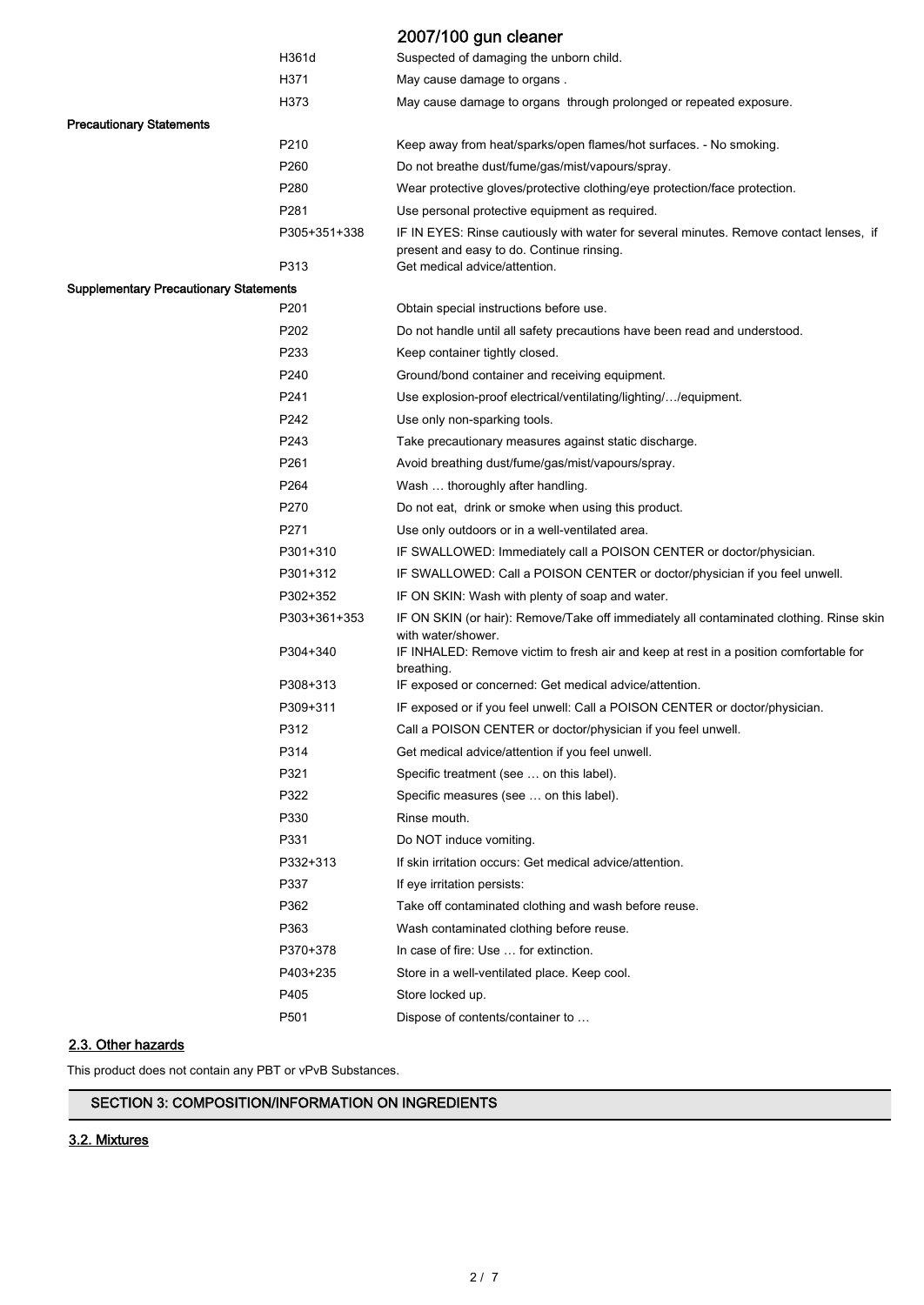| <b>ACETONE</b>                                                                                                                                                                                                                                           |                   |                                                                                          | 30-60% |
|----------------------------------------------------------------------------------------------------------------------------------------------------------------------------------------------------------------------------------------------------------|-------------------|------------------------------------------------------------------------------------------|--------|
| CAS-No.: 67-64-1                                                                                                                                                                                                                                         | EC No.: 200-662-2 |                                                                                          |        |
| Classification (EC 1272/2008)<br>Flam. Liq. 2 - H225<br>EUH066<br>Eye Irrit. 2 - H319<br>STOT Single 3 - H336                                                                                                                                            |                   | Classification (67/548)<br>F;R11<br>Xi;R36<br>R66<br><b>R67</b>                          |        |
| <b>BUTYL ACETATE -norm</b>                                                                                                                                                                                                                               |                   |                                                                                          | 10-30% |
| CAS-No.: 123-86-4                                                                                                                                                                                                                                        | EC No.: 204-658-1 |                                                                                          |        |
| Classification (EC 1272/2008)<br>Flam. Liq. 3 - H226<br>EUH066<br>STOT Single 3 - H336                                                                                                                                                                   |                   | Classification (67/548)<br>R <sub>10</sub><br>R66<br>R67                                 |        |
| <b>METHANOL</b>                                                                                                                                                                                                                                          |                   |                                                                                          | 5-10%  |
| CAS-No.: 67-56-1                                                                                                                                                                                                                                         | EC No.: 200-659-6 |                                                                                          |        |
| Classification (EC 1272/2008)<br>Flam. Liq. 2 - H225<br>Acute Tox. 3 - H301<br>Acute Tox. 3 - H311<br>Acute Tox. 3 - H331<br>STOT Single 1 - H370                                                                                                        |                   | Classification (67/548)<br>F; R11<br>T;R23/24/25,R39/23/24/25                            |        |
| <b>TOLUENE</b>                                                                                                                                                                                                                                           |                   |                                                                                          | 30-60% |
| CAS-No.: 108-88-3                                                                                                                                                                                                                                        | EC No.: 203-625-9 |                                                                                          |        |
| Classification (EC 1272/2008)<br>Flam. Liq. 2 - H225<br>Skin Irrit. 2 - H315<br>Repr. 2 - H361d<br>STOT Single 3 - H336<br>STOT Rep. 2 - H373<br>Asp. Tox. 1 - H304<br>The Full Text for all R-Phrases and Hazard Statements are Displayed in Section 16 |                   | Classification (67/548)<br>F,R11 Repr.Cat.3,R63<br>Xn;R48/20,R65<br>Xi;R38<br><b>R67</b> |        |

## SECTION 4: FIRST AID MEASURES

#### 4.1. Description of first aid measures

#### General Information

NOTE! Keep affected person away from heat, sparks and flames! Move the exposed person to fresh air at once. Get medical attention if any discomfort continues.

#### Inhalation.

Move the exposed person to fresh air at once. For breathing difficulties oxygen may be necessary. If breathing stops, provide artificial respiration. Keep the affected person warm and at rest. Get prompt medical attention.

#### Ingestion

DO NOT INDUCE VOMITING! Remove victim immediately from source of exposure. Rinse mouth thoroughly. Provide rest, warmth and fresh air. Get medical attention immediately! If vomiting occurs, keep head low so that stomach content doesn't get into the lungs.

# Skin Contact

Remove affected person from source of contamination. Remove contaminated clothing. Wash the skin immediately with soap and water. Get medical attention if irritation persists after washing.

#### Eye Contact

Make sure to remove any contact lenses from the eyes before rinsing. Promptly wash eyes with plenty of water while lifting the eye lids. Continue to rinse for at least 15 minutes. Contact physician if irritation persists.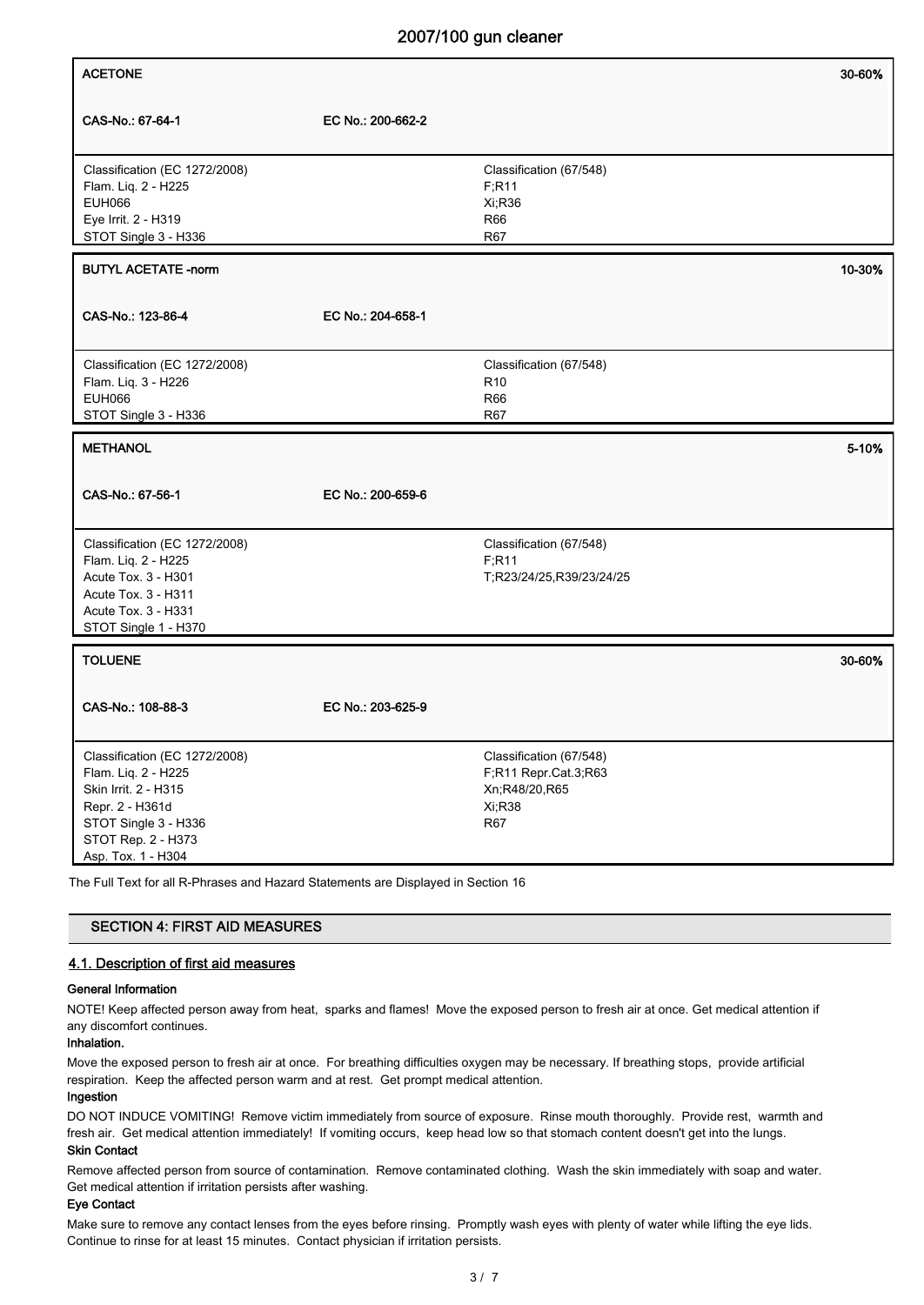# 4.2. Most important symptoms and effects, both acute and delayed

## 4.3. Indication of any immediate medical attention and special treatment needed

#### SECTION 5: FIREFIGHTING MEASURES

#### 5.1. Extinguishing media

#### Extinguishing Media

Fire can be extinguished using: Foam. Dry chemicals, sand, dolomite etc.

#### 5.2. Special hazards arising from the substance or mixture

#### 5.3. Advice for firefighters

#### Special Fire Fighting Procedures

Avoid breathing fire vapours. Cool containers exposed to flames with water until well after the fire is out. Keep run-off water out of sewers and water sources. Dike for water control.

## SECTION 6: ACCIDENTAL RELEASE MEASURES

#### 6.1. Personal precautions, protective equipment and emergency procedures

#### 6.2. Environmental precautions

#### 6.3. Methods and material for containment and cleaning up

Extinguish all ignition sources. Avoid sparks, flames, heat and smoking. Ventilate. Clean-up personnel should use respiratory and/or liquid contact protection. Absorb in vermiculite, dry sand or earth and place into containers.

#### 6.4. Reference to other sections

#### SECTION 7: HANDLING AND STORAGE

#### 7.1. Precautions for safe handling

Avoid spilling, skin and eye contact. Keep away from heat, sparks and open flame. Ventilate well, avoid breathing vapours. Use approved respirator if air contamination is above accepted level. Use explosion proof electric equipment.

#### 7.2. Conditions for safe storage, including any incompatibilities

Flammable/combustible - Keep away from oxidisers, heat and flames. Store in tightly closed original container in a dry, cool and well-ventilated place. Keep in original container.

#### Storage Class

Flammable liquid storage.

#### 7.3. Specific end use(s)

#### SECTION 8: EXPOSURE CONTROLS/PERSONAL PROTECTION

#### 8.1. Control parameters

| Name                        | <b>STD</b> |            | TWA - 8 Hrs      |                | STEL - 15 Min    | <b>Notes</b> |
|-----------------------------|------------|------------|------------------|----------------|------------------|--------------|
| <b>IACETONE</b>             | WEL        | 1500 ppm   | 1210 mg/m3       | 1500 ppm       | 3620 mg/m3       |              |
| <b>IBUTYL ACETATE -norm</b> | WEL        | $150$ ppm  | 724 mg/m3        | $200$ ppm      | 966 mg/m3        |              |
| <b>IMETHANOL</b>            | <b>WEL</b> | $200$ ppm  | 266 mg/m3        | $250$ ppm      | 333 mg/m3        |              |
| ITOLUENE                    | WEL        | 50 ppm(Sk) | 191<br>mg/m3(Sk) | 150<br>ppm(Sk) | 574<br>mg/m3(Sk) |              |

WEL = Workplace Exposure Limit.

#### Ingredient Comments

WEL = Workplace Exposure Limits

#### 8.2. Exposure controls

#### Protective Equipment

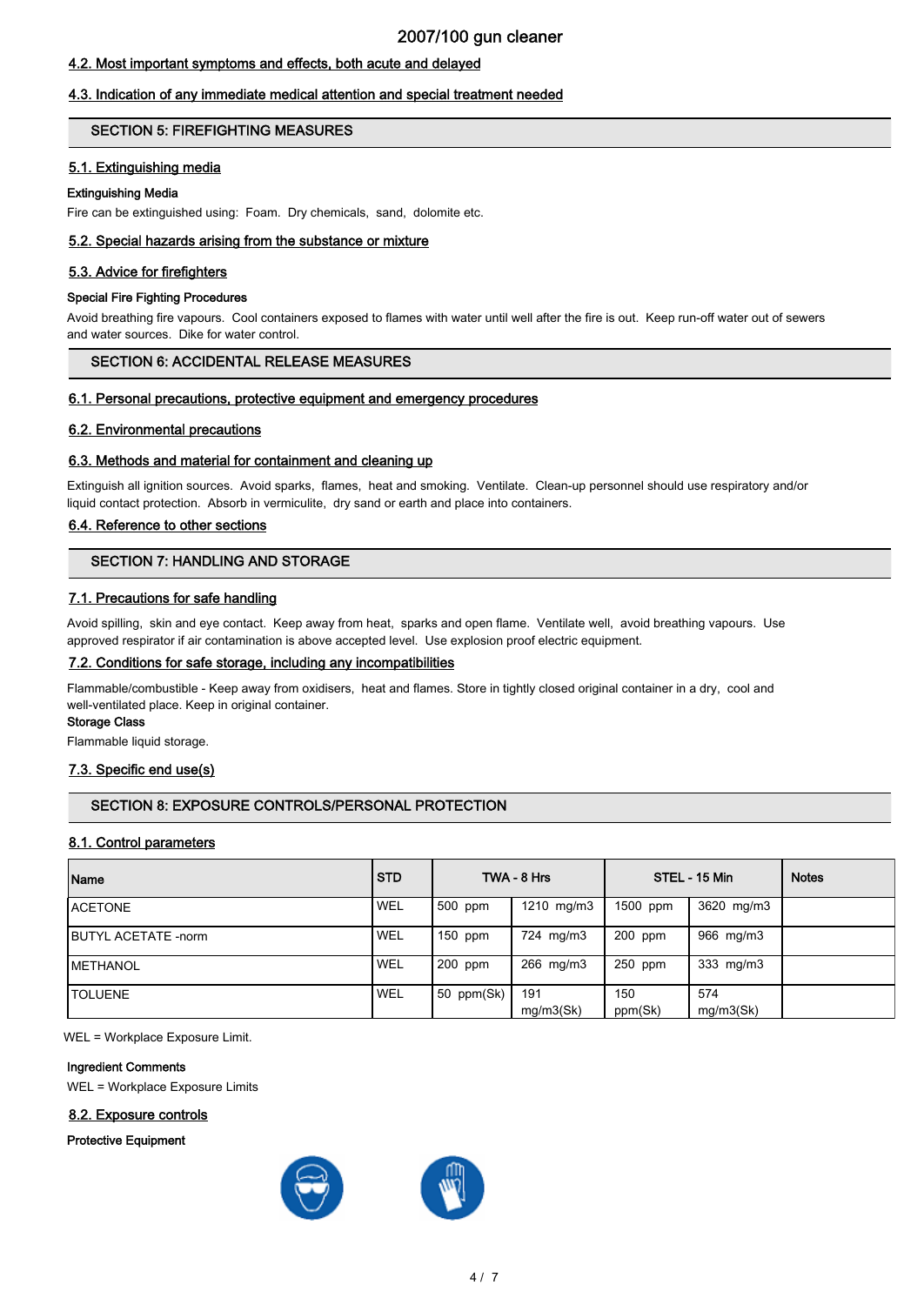#### Engineering Measures

Provide adequate general and local exhaust ventilation.

#### Respiratory Equipment

Respiratory protection must be used if air contamination exceeds acceptable level.

#### Hand Protection

Use protective gloves.

#### Eye Protection

Use approved safety goggles or face shield.

#### Other Protection

Wear appropriate clothing to prevent any possibility of liquid contact and repeated or prolonged vapour contact.

#### Hygiene Measures

DO NOT SMOKE IN WORK AREA! Wash at the end of each work shift and before eating, smoking and using the toilet. Wash promptly with soap & water if skin becomes contaminated. Promptly remove any clothing that becomes contaminated. Use appropriate skin cream to prevent drying of skin. When using do not eat, drink or smoke.

## SECTION 9: PHYSICAL AND CHEMICAL PROPERTIES

#### 9.1. Information on basic physical and chemical properties

| Appearance                        | Liguid         |
|-----------------------------------|----------------|
| Odour                             | Characteristic |
| Initial Boiling Point and Boiling | 92             |
| Range:<br>Flash Point (°C)        | -1             |
|                                   |                |

9.2. Other information

Volatile Organic Compound (VOC) 838 g/litre

#### SECTION 10: STABILITY AND REACTIVITY

## 10.1. Reactivity

#### 10.2. Chemical stability

Stable under normal temperature conditions.

#### 10.3. Possibility of hazardous reactions

#### 10.4. Conditions to avoid

Avoid heat. Avoid contact with oxidisers or reducing agents.

#### 10.5. Incompatible materials

#### 10.6. Hazardous decomposition products

Fire creates: Toxic gases/vapours/fumes of: Carbon monoxide (CO). Carbon dioxide (CO2).

## SECTION 11: TOXICOLOGICAL INFORMATION

#### 11.1. Information on toxicological effects

#### General Information

Prolonged and repeated contact with solvents over a long period may lead to permanent health problems.

#### Inhalation

Vapours may cause headache, fatigue, dizziness and nausea. Vapour may irritate respiratory system or lungs.

#### Ingestion.

Harmful: may cause lung damage if swallowed. Pneumonia may be the result if vomited material containing solvents reaches the lungs. Narcotic effect.

#### Skin Contact

Acts as a defatting agent on skin. May cause cracking of skin, and eczema. Prolonged or repeated exposure may cause severe irritation.

#### Eye Contact

Irritating to eyes. Vapour or spray may cause temporary (reversible) eye damage.

#### Route of entry

Inhalation. Ingestion. Skin and/or eye contact.

#### Target Organs

Respiratory system, lungs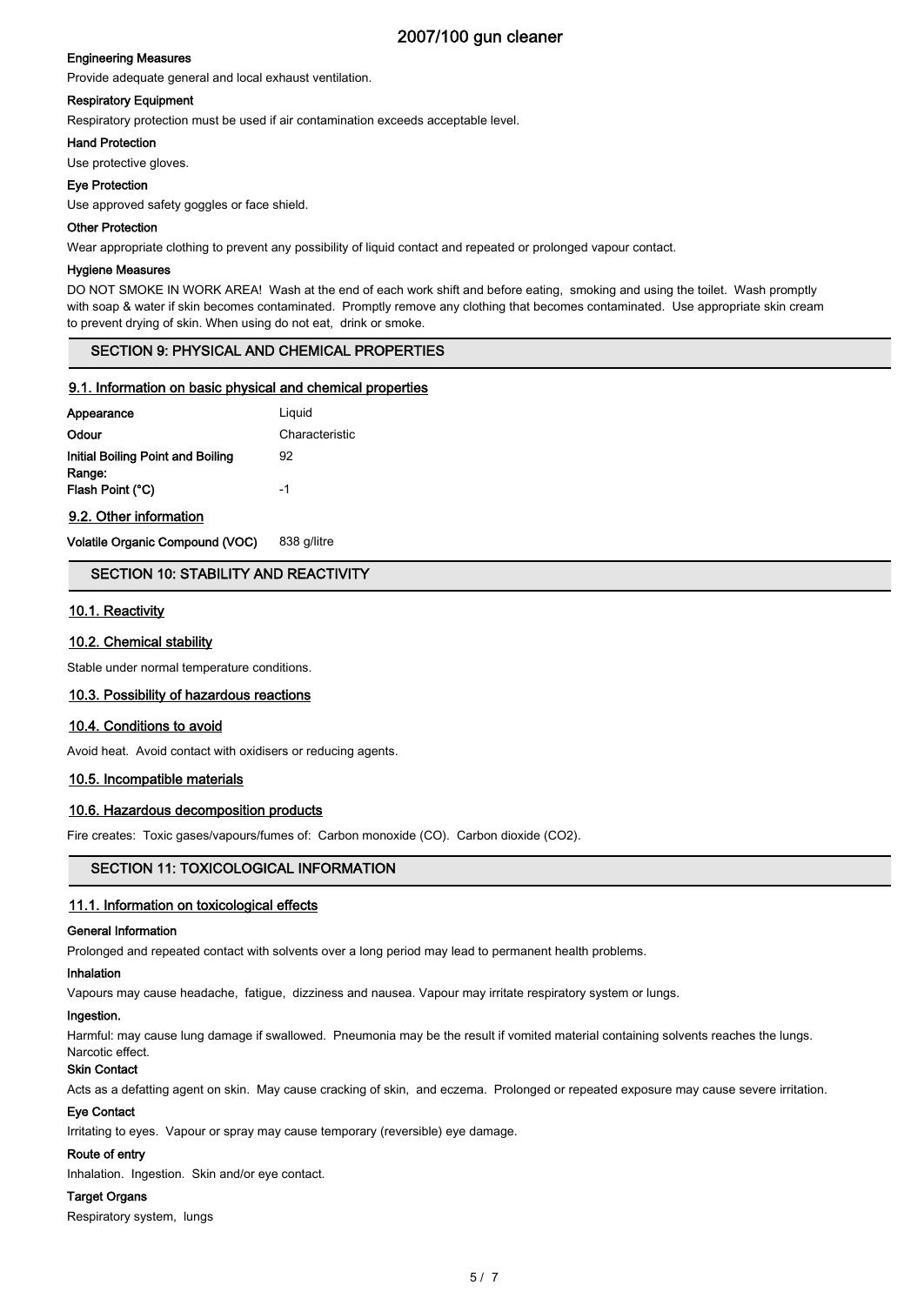#### Medical Symptoms

# 2007/100 gun cleaner

High concentrations of vapours may irritate respiratory system and lead to headache, fatigue, nausea and vomiting.

#### SECTION 12: ECOLOGICAL INFORMATION

#### Ecotoxicity:

There are no data on the ecotoxicity of this product.

#### 12.1. Toxicity

# 12.2. Persistence and degradability

# 12.3. Bioaccumulative potential

12.4. Mobility in soil

#### 12.5. Results of PBT and vPvB assessment

#### 12.6. Other adverse effects

## SECTION 13: DISPOSAL CONSIDERATIONS

#### 13.1. Waste treatment methods

Dispose of waste and residues in accordance with local authority requirements.

#### SECTION 14: TRANSPORT INFORMATION

#### 14.1. UN number

UN No. (ADR/RID/ADN) 1263

#### 14.2 UN Proper Shipping Name

PAINT OR PAINT RELATED MATERIAL

Proper Shipping Name **PAINT OR PAINT RELATED PRODUCTS** 

#### 14.3 Transport hazard class(es)

| ADR/RID/ADN Class       | 3                           |
|-------------------------|-----------------------------|
| ADR/RID/ADN Class       | Class 3: Flammable liquids. |
| ADR Label No.           | 3                           |
| <b>Transport Labels</b> |                             |
|                         |                             |



14.4. Packing group

ADR/RID/ADN Packing group II

14.5. Environmental hazards

# Environmentally Hazardous Substance/Marine Pollutant

No.

14.6. Special precautions for user

Tunnel Restriction Code (D/E)

## 14.7. Transport in bulk according to Annex II of MARPOL73/78 and the IBC Code

# SECTION 15: REGULATORY INFORMATION

## 15.1. Safety, health and environmental regulations/legislation specific for the substance or mixture

#### Statutory Instruments

The Chemicals (Hazard Information and Packaging for Supply) Regulations 2009 (S.I 2009 No. 716). Control of Substances Hazardous to Health.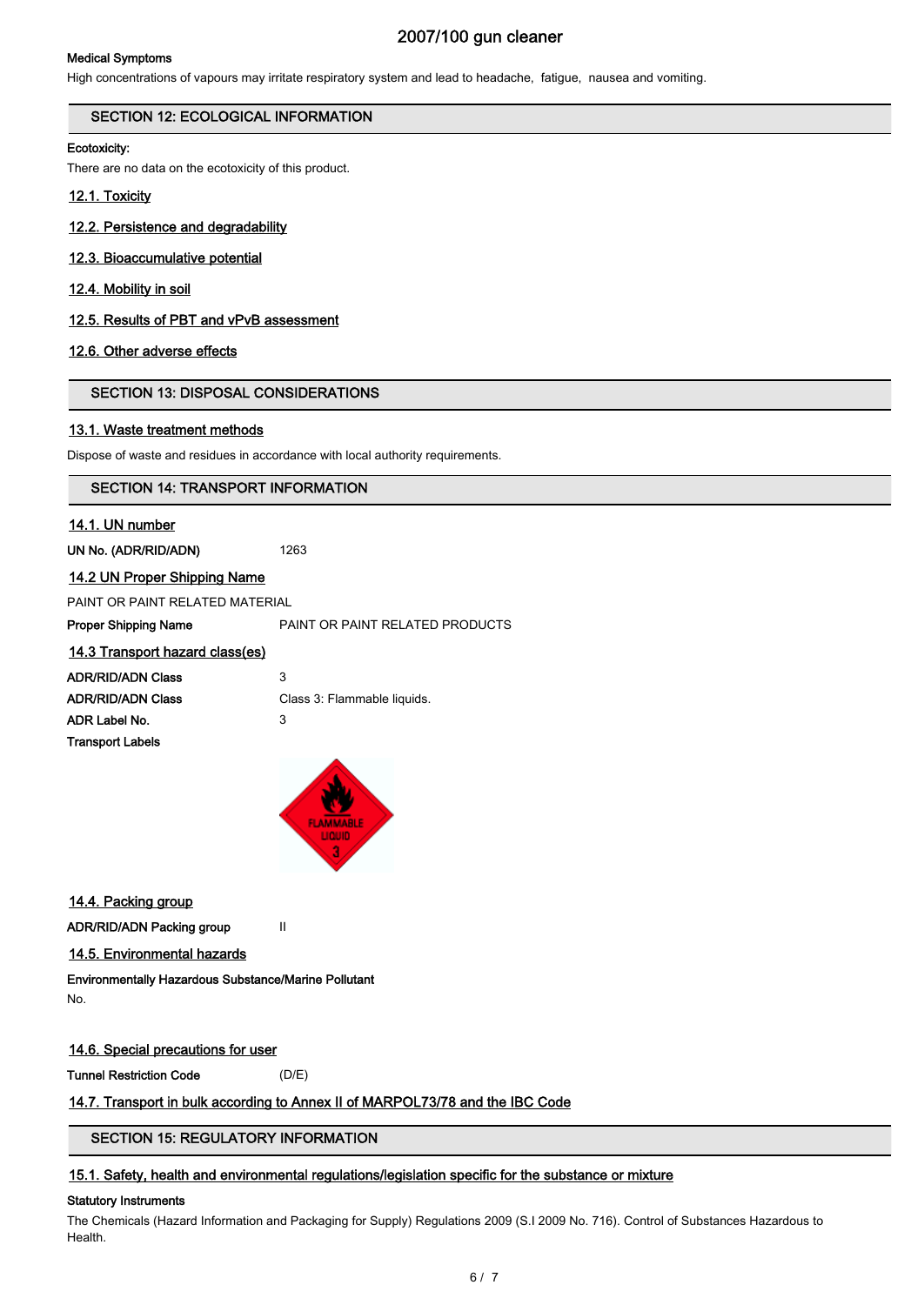## Approved Code Of Practice

Classification and Labelling of Substances and Preparations Dangerous for Supply.

#### Guidance Notes

Ē

Workplace Exposure Limits EH40. Introduction to Local Exhaust Ventilation HS(G)37. CHIP for everyone HSG(108).

# 15.2. Chemical Safety Assessment

No chemical safety assessment has been carried out.

| <b>SECTION 16: OTHER INFORMATION</b> |                                                                                                               |  |  |
|--------------------------------------|---------------------------------------------------------------------------------------------------------------|--|--|
| <b>Revision Date</b>                 | 28/06/2013                                                                                                    |  |  |
| Revision                             | 2                                                                                                             |  |  |
| <b>Supersedes Date</b>               | 23/06/2011                                                                                                    |  |  |
| <b>Risk Phrases In Full</b>          |                                                                                                               |  |  |
| R10                                  | Flammable.                                                                                                    |  |  |
| R11                                  | Highly flammable.                                                                                             |  |  |
| R23/24/25                            | Toxic by inhalation, in contact with skin and if swallowed.                                                   |  |  |
| R36                                  | Irritating to eyes.                                                                                           |  |  |
| R38                                  | Irritating to skin.                                                                                           |  |  |
| R39/23/24/25                         | Toxic: danger of very serious irreversible effects through inhalation, in contact with skin and if swallowed. |  |  |
| R48/20                               | Harmful: danger of serious damage to health by prolonged exposure through inhalation.                         |  |  |
| R63                                  | Possible risk of harm to the unborn child.                                                                    |  |  |
| R65                                  | Harmful: may cause lung damage if swallowed.                                                                  |  |  |
| R66                                  | Repeated exposure may cause skin dryness or cracking.                                                         |  |  |
| R67                                  | Vapours may cause drowsiness and dizziness.                                                                   |  |  |
| <b>Hazard Statements In Full</b>     |                                                                                                               |  |  |
| EUH066                               | Repeated exposure may cause skin dryness or cracking.                                                         |  |  |
| H225                                 | Highly flammable liquid and vapour.                                                                           |  |  |
| H226                                 | Flammable liquid and vapour.                                                                                  |  |  |
| H301                                 | Toxic if swallowed.                                                                                           |  |  |
| H304                                 | May be fatal if swallowed and enters airways.                                                                 |  |  |
| H311                                 | Toxic in contact with skin.                                                                                   |  |  |
| H315                                 | Causes skin irritation.                                                                                       |  |  |
| H319                                 | Causes serious eye irritation.                                                                                |  |  |
| H331                                 | Toxic if inhaled.                                                                                             |  |  |
| H336                                 | May cause drowsiness or dizziness.                                                                            |  |  |
| H361d                                | Suspected of damaging the unborn child.                                                                       |  |  |
| H370                                 | Causes damage to organs << Organs>>.                                                                          |  |  |
| H373                                 | May cause damage to organs << Organs>> through prolonged or repeated exposure.                                |  |  |
|                                      |                                                                                                               |  |  |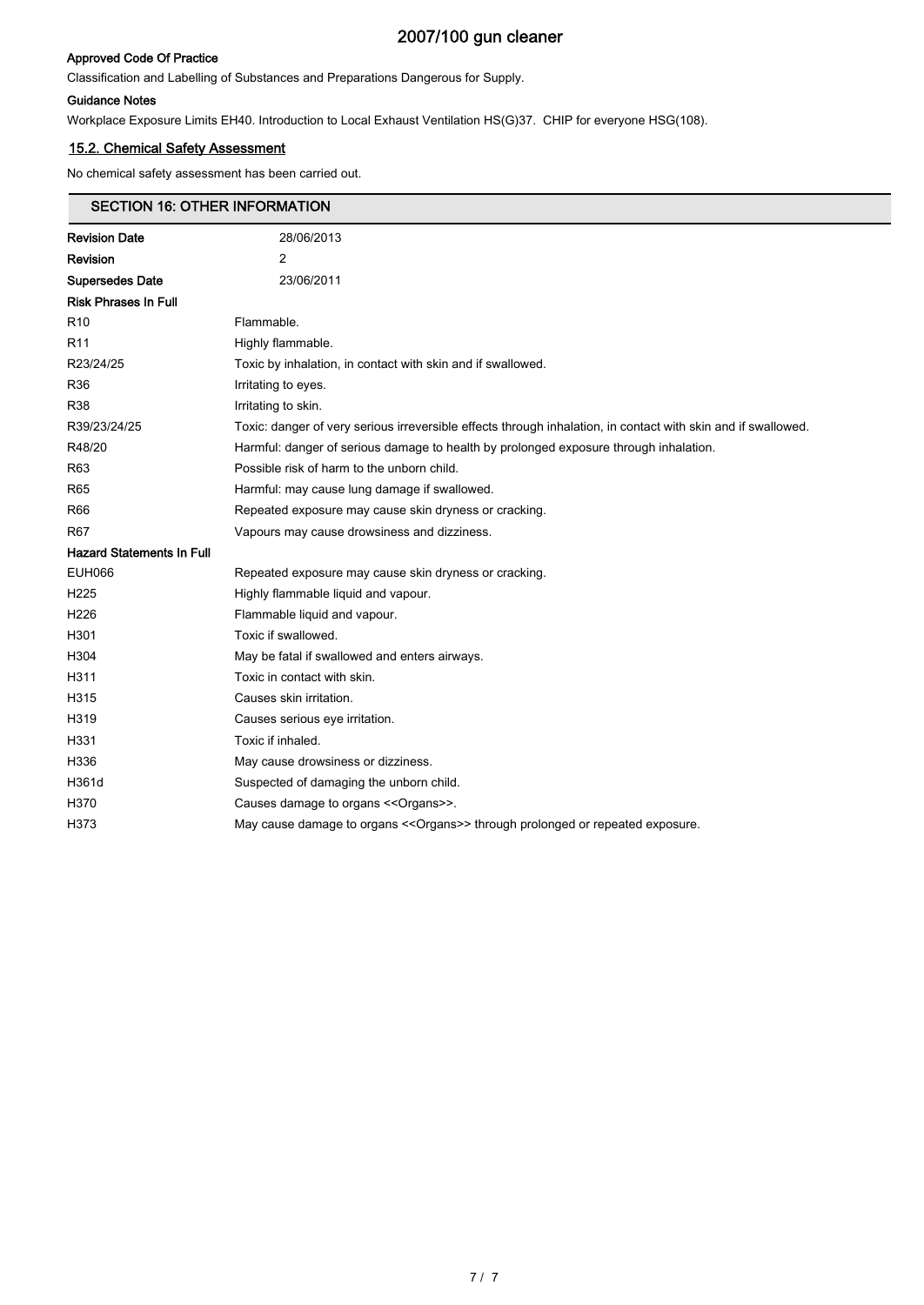

# SAFETY DATA SHEET 2007/200 Anti Chill Thinners

# SECTION 1: IDENTIFICATION OF THE SUBSTANCE/MIXTURE AND OF THE COMPANY/UNDERTAKING

#### 1.1. Product identifier

Product Name 2007/200 Anti Chill Thinners

#### 1.2. Relevant identified uses of the substance or mixture and uses advised against

Identified uses **Industrial wood coating.** 

#### 1.3. Details of the supplier of the safety data sheet

Supplier: Morrells Woodfinishes Ltd Wellington Works Mill Lane, Woodley **Stockport** England SK6 1RN 0161 406 5300 0161 406 6276 enquiries@morrells.co.uk

#### 1.4. Emergency telephone number

0161 406 5300 DURING OFFICE HOURS

# SECTION 2: HAZARDS IDENTIFICATION

#### 2.1. Classification of the substance or mixture

#### Classification (EC 1272/2008)

| Physical                            | Flam. Lig. 3 - H226                                                                      |
|-------------------------------------|------------------------------------------------------------------------------------------|
| Health                              | Acute Tox. 4 - H302; Skin Irrit. 2 - H315; Eye Dam. 1 - H318; STOT Single 3 - H335, H336 |
| Environmental                       | Not classified.                                                                          |
| Xn, R22. Xi, R37/38, R41, R10, R67. |                                                                                          |

#### 2.2. Label elements

Classification (1999/45)

Contains: BUTANOL-norm

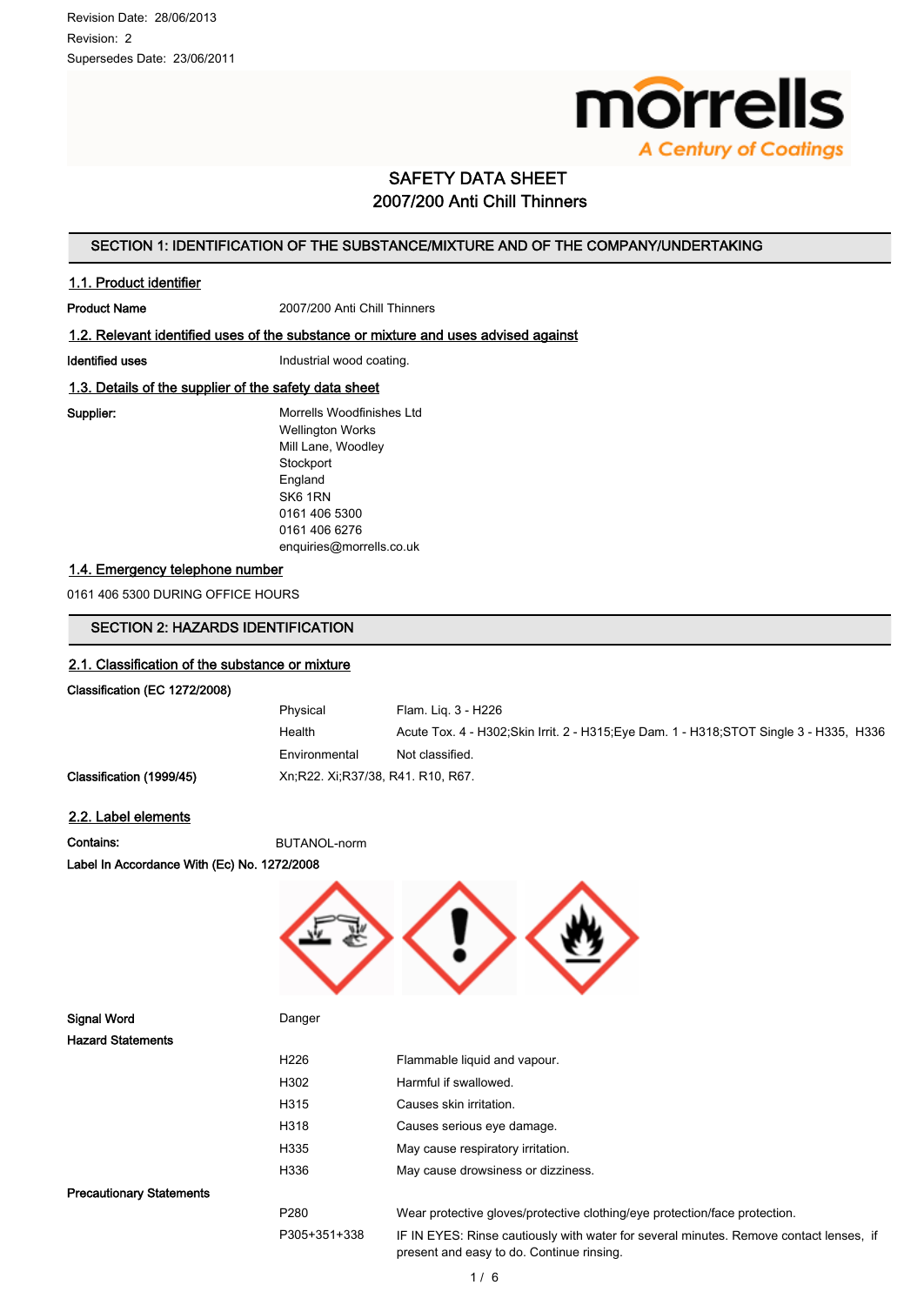# Supplementary Precautionary Statements

# 2007/200 Anti Chill Thinners

| 51 I LD          |                                                                                                               |
|------------------|---------------------------------------------------------------------------------------------------------------|
| P210             | Keep away from heat/sparks/open flames/hot surfaces. - No smoking.                                            |
| P233             | Keep container tightly closed.                                                                                |
| P <sub>240</sub> | Ground/bond container and receiving equipment.                                                                |
| P241             | Use explosion-proof electrical/ventilating/lighting//equipment.                                               |
| P242             | Use only non-sparking tools.                                                                                  |
| P243             | Take precautionary measures against static discharge.                                                         |
| P <sub>261</sub> | Avoid breathing dust/fume/gas/mist/vapours/spray.                                                             |
| P <sub>264</sub> | Wash  thoroughly after handling.                                                                              |
| P270             | Do not eat, drink or smoke when using this product.                                                           |
| P271             | Use only outdoors or in a well-ventilated area.                                                               |
| P301+312         | IF SWALLOWED: Call a POISON CENTER or doctor/physician if you feel unwell.                                    |
| P302+352         | IF ON SKIN: Wash with plenty of soap and water.                                                               |
| P303+361+353     | IF ON SKIN (or hair): Remove/Take off immediately all contaminated clothing. Rinse skin<br>with water/shower. |
| P304+340         | IF INHALED: Remove victim to fresh air and keep at rest in a position comfortable for<br>breathing.           |
| P310             | Immediately call a POISON CENTER or doctor/physician.                                                         |
| P312             | Call a POISON CENTER or doctor/physician if you feel unwell.                                                  |
| P321             | Specific treatment (see  on this label).                                                                      |
| P330             | Rinse mouth.                                                                                                  |
| P332+313         | If skin irritation occurs: Get medical advice/attention.                                                      |
| P362             | Take off contaminated clothing and wash before reuse.                                                         |
| P370+378         | In case of fire: Use  for extinction.                                                                         |
| P403+233         | Store in a well-ventilated place. Keep container tightly closed.                                              |
| P403+235         | Store in a well-ventilated place. Keep cool.                                                                  |
| P405             | Store locked up.                                                                                              |
| P501             | Dispose of contents/container to                                                                              |
|                  |                                                                                                               |

# 2.3. Other hazards

This product does not contain any PBT or vPvB Substances.

#### SECTION 3: COMPOSITION/INFORMATION ON INGREDIENTS

## 3.2. Mixtures

| <b>BUTANOL-norm</b>                         |                   |                          | 30-60% |
|---------------------------------------------|-------------------|--------------------------|--------|
| CAS-No.: 71-36-3                            | EC No.: 200-751-6 |                          |        |
| Classification (EC 1272/2008)               |                   | Classification (67/548)  |        |
| Flam. Liq. 3 - H226                         |                   | R <sub>10</sub>          |        |
| Acute Tox. 4 - H302<br>Skin Irrit. 2 - H315 |                   | Xn; R22<br>Xi;R37/38,R41 |        |
| Eye Dam. 1 - H318                           |                   | R67                      |        |
| STOT Single 3 - H335                        |                   |                          |        |
| STOT Single 3 - H336                        |                   |                          |        |
| <b>BUTYL ACETATE -norm</b>                  |                   |                          | 30-60% |
| CAS-No.: 123-86-4                           | EC No.: 204-658-1 |                          |        |
| Classification (EC 1272/2008)               |                   | Classification (67/548)  |        |
| Flam. Liq. 3 - H226                         |                   | R <sub>10</sub>          |        |
| <b>EUH066</b>                               |                   | R66                      |        |
| STOT Single 3 - H336                        |                   | <b>R67</b>               |        |

The Full Text for all R-Phrases and Hazard Statements are Displayed in Section 16

# SECTION 4: FIRST AID MEASURES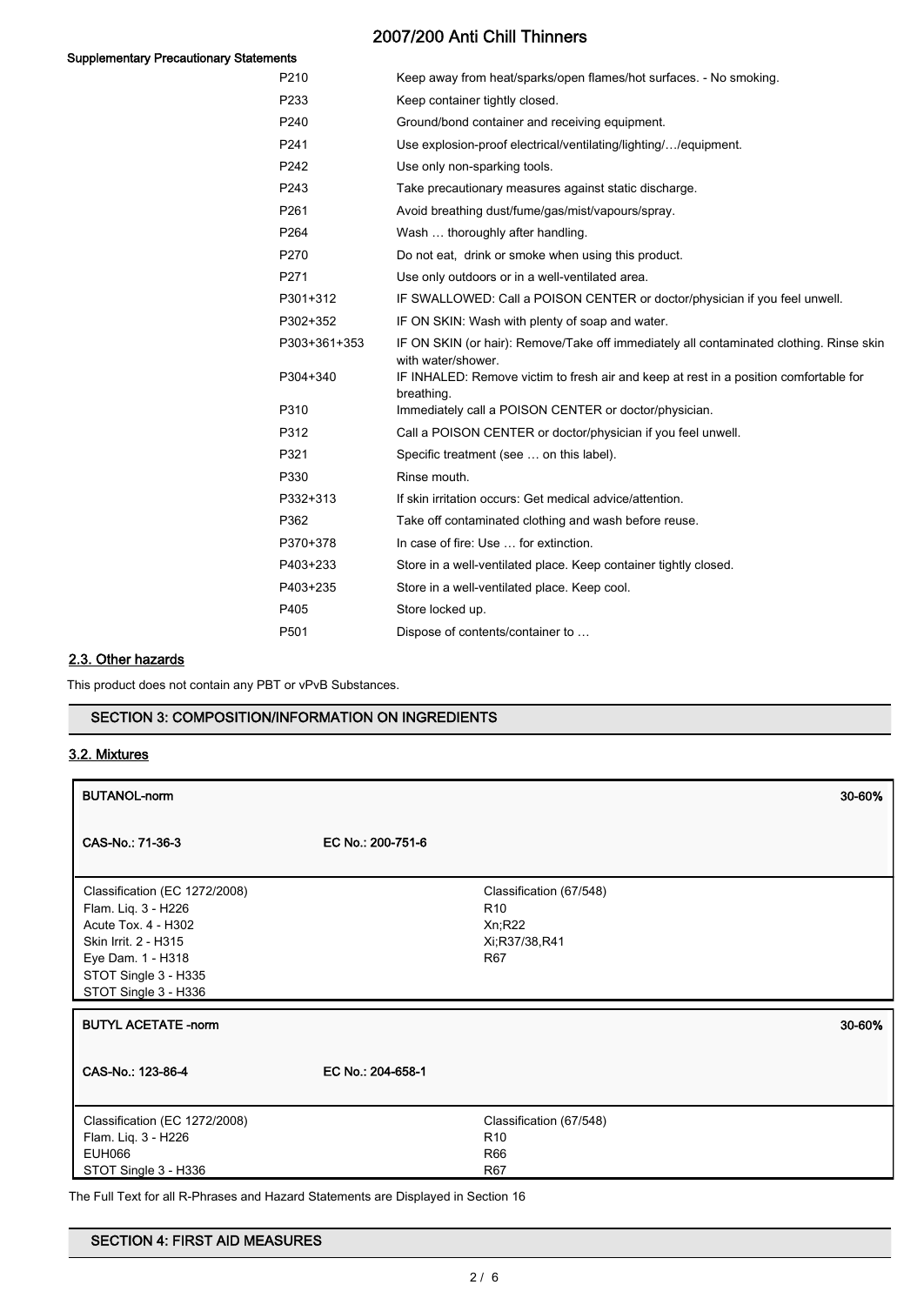# 2007/200 Anti Chill Thinners

# 4.1. Description of first aid measures

## General Information

NOTE! Keep affected person away from heat, sparks and flames! Move the exposed person to fresh air at once. Get medical attention if any discomfort continues.

# Inhalation.

Move the exposed person to fresh air at once. For breathing difficulties oxygen may be necessary. If breathing stops, provide artificial respiration. Keep the affected person warm and at rest. Get prompt medical attention.

## Ingestion

DO NOT INDUCE VOMITING! Remove victim immediately from source of exposure. Rinse mouth thoroughly. Provide rest, warmth and fresh air. Get medical attention immediately! If vomiting occurs, keep head low so that stomach content doesn't get into the lungs.

#### Skin Contact

Remove affected person from source of contamination. Remove contaminated clothing. Wash the skin immediately with soap and water. Get medical attention if irritation persists after washing.

#### Eye Contact

Make sure to remove any contact lenses from the eyes before rinsing. Promptly wash eyes with plenty of water while lifting the eye lids. Continue to rinse for at least 15 minutes. Contact physician if irritation persists.

## 4.2. Most important symptoms and effects, both acute and delayed

## 4.3. Indication of any immediate medical attention and special treatment needed

## SECTION 5: FIREFIGHTING MEASURES

## 5.1. Extinguishing media

#### Extinguishing Media

Fire can be extinguished using: Foam. Dry chemicals, sand, dolomite etc.

#### 5.2. Special hazards arising from the substance or mixture

## 5.3. Advice for firefighters

## Special Fire Fighting Procedures

Avoid breathing fire vapours. Cool containers exposed to flames with water until well after the fire is out. Keep run-off water out of sewers and water sources. Dike for water control.

## SECTION 6: ACCIDENTAL RELEASE MEASURES

#### 6.1. Personal precautions, protective equipment and emergency procedures

## 6.2. Environmental precautions

#### 6.3. Methods and material for containment and cleaning up

Extinguish all ignition sources. Avoid sparks, flames, heat and smoking. Ventilate. Clean-up personnel should use respiratory and/or liquid contact protection. Absorb in vermiculite, dry sand or earth and place into containers.

## 6.4. Reference to other sections

# SECTION 7: HANDLING AND STORAGE

## 7.1. Precautions for safe handling

Avoid spilling, skin and eye contact. Keep away from heat, sparks and open flame. Ventilate well, avoid breathing vapours. Use approved respirator if air contamination is above accepted level. Use explosion proof electric equipment.

## 7.2. Conditions for safe storage, including any incompatibilities

Flammable/combustible - Keep away from oxidisers, heat and flames. Store in tightly closed original container in a dry, cool and well-ventilated place. Keep in original container.

#### Storage Class

Flammable liquid storage.

## 7.3. Specific end use(s)

# SECTION 8: EXPOSURE CONTROLS/PERSONAL PROTECTION

## 8.1. Control parameters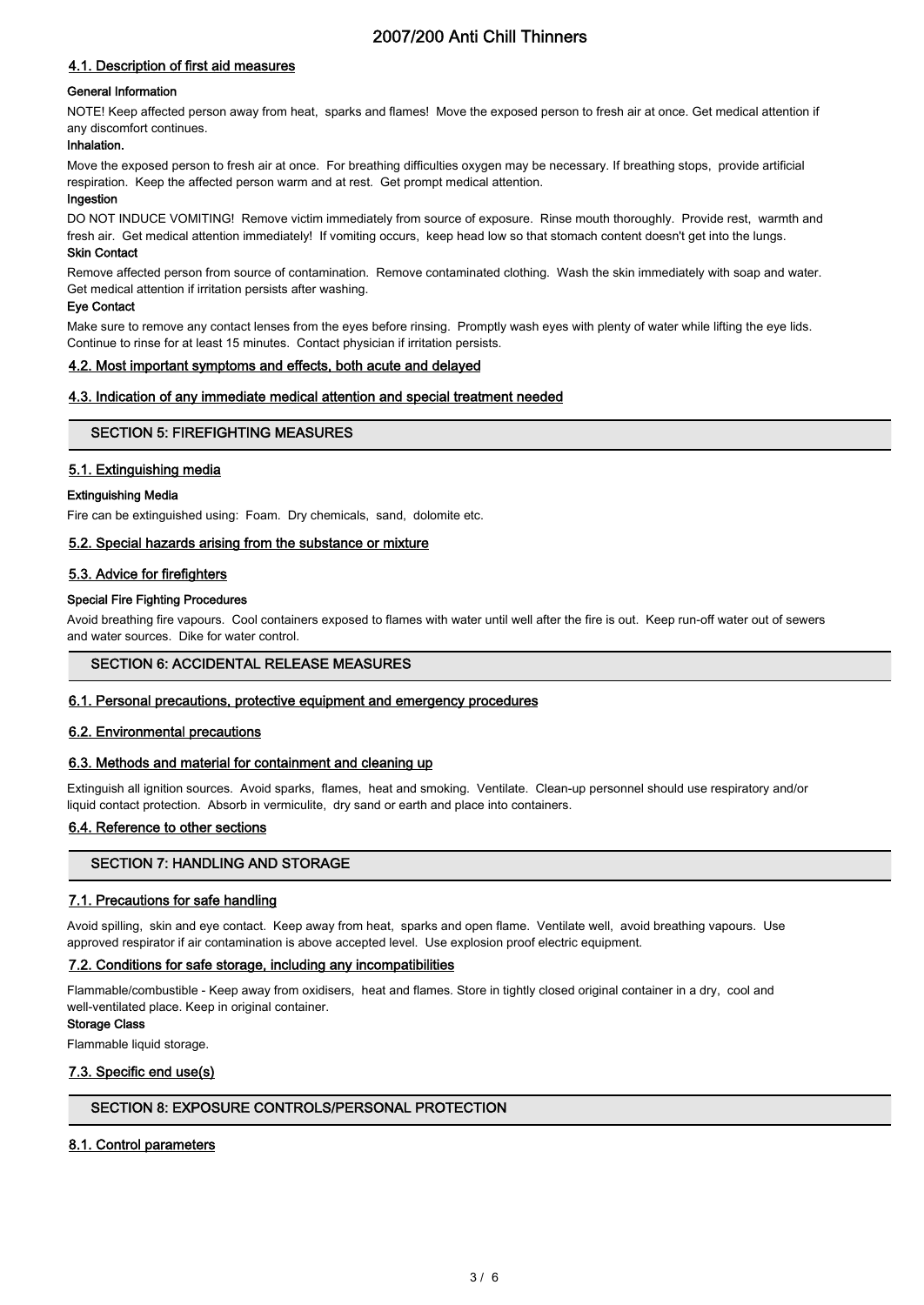# 2007/200 Anti Chill Thinners

| Name                        | <b>STD</b> |           | TWA - 8 Hrs |            | STEL - 15 Min | <b>Notes</b> |
|-----------------------------|------------|-----------|-------------|------------|---------------|--------------|
| <b>IBUTANOL-norm</b>        | <b>WEL</b> |           |             | 50 ppm(Sk) | 154           |              |
|                             |            |           |             |            | mq/m3(Sk)     |              |
| <b>IBUTYL ACETATE -norm</b> | <b>WEL</b> | $150$ ppm | 724 mg/m3   | $200$ ppm  | 966 mg/m3     |              |

WEL = Workplace Exposure Limit.

#### Ingredient Comments

WEL = Workplace Exposure Limits

#### 8.2. Exposure controls

Protective Equipment



#### Engineering Measures

Provide adequate general and local exhaust ventilation.

#### Respiratory Equipment

Respiratory protection must be used if air contamination exceeds acceptable level.

#### Hand Protection

Use protective gloves.

#### Eye Protection

Use approved safety goggles or face shield.

#### Other Protection

Wear appropriate clothing to prevent any possibility of liquid contact and repeated or prolonged vapour contact.

#### Hygiene Measures

DO NOT SMOKE IN WORK AREA! Wash at the end of each work shift and before eating, smoking and using the toilet. Wash promptly with soap & water if skin becomes contaminated. Promptly remove any clothing that becomes contaminated. Use appropriate skin cream to prevent drying of skin. When using do not eat, drink or smoke.

#### SECTION 9: PHYSICAL AND CHEMICAL PROPERTIES

#### 9.1. Information on basic physical and chemical properties

| Appearance                                  | Liguid         |
|---------------------------------------------|----------------|
| Odour                                       | Characteristic |
| Initial Boiling Point and Boiling<br>Range: | 120            |
| Flash Point (°C)                            | 30             |

9.2. Other information

Volatile Organic Compound (VOC) 848 g/litre

#### SECTION 10: STABILITY AND REACTIVITY

#### 10.1. Reactivity

#### 10.2. Chemical stability

Stable under normal temperature conditions.

# 10.3. Possibility of hazardous reactions

#### 10.4. Conditions to avoid

Avoid heat. Avoid contact with oxidisers or reducing agents.

#### 10.5. Incompatible materials

#### 10.6. Hazardous decomposition products

Fire creates: Toxic gases/vapours/fumes of: Carbon monoxide (CO). Carbon dioxide (CO2).

#### SECTION 11: TOXICOLOGICAL INFORMATION

#### 11.1. Information on toxicological effects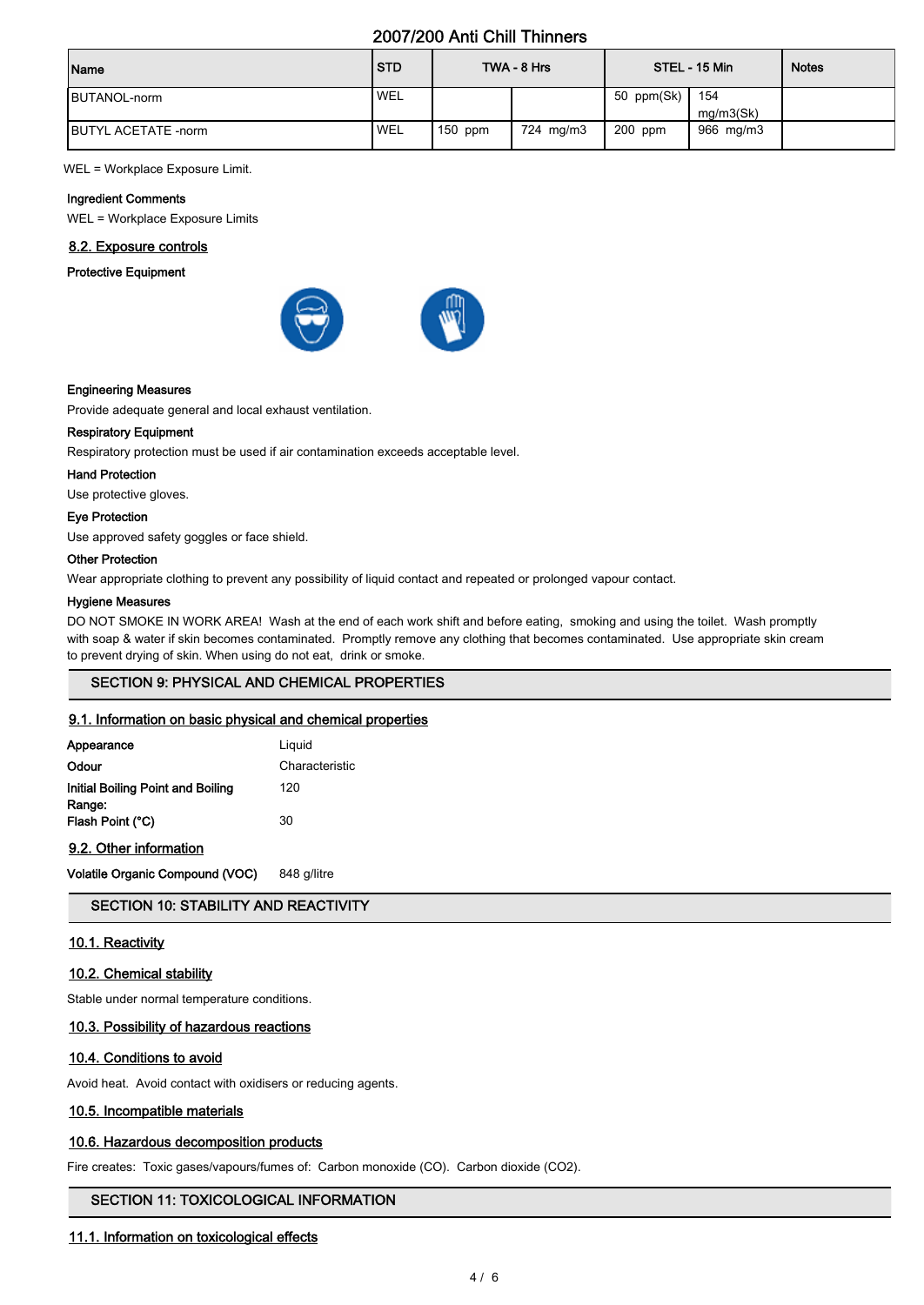#### General Information

# 2007/200 Anti Chill Thinners

Prolonged and repeated contact with solvents over a long period may lead to permanent health problems.

#### Inhalation

Vapours may cause headache, fatigue, dizziness and nausea. Vapour may irritate respiratory system or lungs.

#### Ingestion.

Harmful: may cause lung damage if swallowed. Pneumonia may be the result if vomited material containing solvents reaches the lungs.

#### Narcotic effect. Skin Contact

Acts as a defatting agent on skin. May cause cracking of skin, and eczema. Prolonged or repeated exposure may cause severe irritation.

#### Eye Contact

Irritating to eyes. Vapour or spray may cause temporary (reversible) eye damage.

#### Route of entry

Inhalation. Ingestion. Skin and/or eye contact.

#### Target Organs

Respiratory system, lungs

# Medical Symptoms

High concentrations of vapours may irritate respiratory system and lead to headache, fatigue, nausea and vomiting.

#### SECTION 12: ECOLOGICAL INFORMATION

#### Ecotoxicity:

There are no data on the ecotoxicity of this product.

#### 12.1. Toxicity

#### 12.2. Persistence and degradability

#### 12.3. Bioaccumulative potential

12.4. Mobility in soil

## 12.5. Results of PBT and vPvB assessment

#### 12.6. Other adverse effects

## SECTION 13: DISPOSAL CONSIDERATIONS

## 13.1. Waste treatment methods

Dispose of waste and residues in accordance with local authority requirements.

## SECTION 14: TRANSPORT INFORMATION

#### 14.1. UN number

UN No. (ADR/RID/ADN) 1263

## 14.2 UN Proper Shipping Name

PAINT OR PAINT RELATED MATERIAL

Proper Shipping Name **PAINT OR PAINT RELATED PRODUCTS** 

#### 14.3 Transport hazard class(es)

| <b>ADR/RID/ADN Class</b> | 3                           |
|--------------------------|-----------------------------|
| ADR/RID/ADN Class        | Class 3: Flammable liquids. |
| ADR Label No.            | 3                           |
| Transport Labels         |                             |

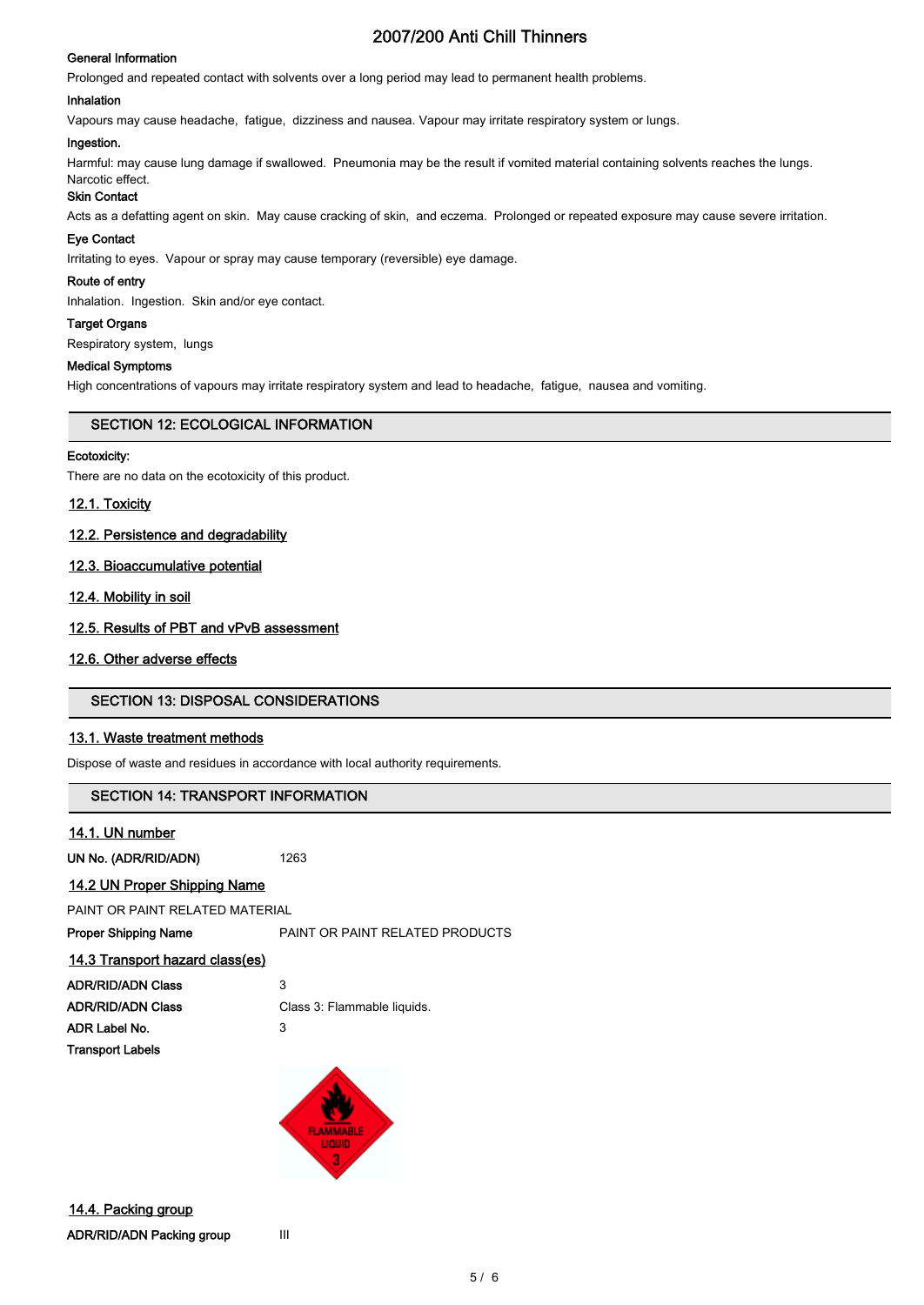# 2007/200 Anti Chill Thinners

## 14.5. Environmental hazards

# Environmentally Hazardous Substance/Marine Pollutant

No.

## 14.6. Special precautions for user

Tunnel Restriction Code (D/E)

#### 14.7. Transport in bulk according to Annex II of MARPOL73/78 and the IBC Code

# SECTION 15: REGULATORY INFORMATION

#### 15.1. Safety, health and environmental regulations/legislation specific for the substance or mixture

#### Uk Regulatory References

The Control of Substances Hazardous to Health Regulations 2002 (S.I 2002 No. 2677) with amendments.

#### Statutory Instruments

The Classification, Labelling and Packaging of substances and mixtures Regulations EC 1272/2008 (CLP) and amendments

#### Approved Code Of Practice

Classification and Labelling of Substances and Preparations Dangerous for Supply.

#### Guidance Notes

Workplace Exposure Limits EH40. Introduction to Local Exhaust Ventilation HS(G)37.

#### 15.2. Chemical Safety Assessment

No chemical safety assessment has been carried out.

#### SECTION 16: OTHER INFORMATION

| <b>Revision Date</b>             | 28/06/2013                                            |
|----------------------------------|-------------------------------------------------------|
| Revision                         | $\overline{2}$                                        |
| <b>Supersedes Date</b>           | 23/06/2011                                            |
| <b>Risk Phrases In Full</b>      |                                                       |
| R <sub>10</sub>                  | Flammable.                                            |
| R <sub>22</sub>                  | Harmful if swallowed.                                 |
| R37/38                           | Irritating to respiratory system and skin.            |
| R41                              | Risk of serious damage to eyes.                       |
| R66                              | Repeated exposure may cause skin dryness or cracking. |
| <b>R67</b>                       | Vapours may cause drowsiness and dizziness.           |
| <b>Hazard Statements In Full</b> |                                                       |
| <b>EUH066</b>                    | Repeated exposure may cause skin dryness or cracking. |
| H <sub>226</sub>                 | Flammable liquid and vapour.                          |
| H302                             | Harmful if swallowed.                                 |
| H315                             | Causes skin irritation.                               |
| H318                             | Causes serious eye damage.                            |
| H335                             | May cause respiratory irritation.                     |
| H336                             | May cause drowsiness or dizziness.                    |

#### Disclaimer

This information relates only to the specific material designated and may not be valid for such material used in combination with any other materials or in any process. Such information is, to the best of the company's knowledge and belief, accurate and reliable as of the date indicated. However, no warranty guarantee or representation is made to its accuracy, reliability or completeness. It is the user's responsibility to satisfy himself as to the suitability of such information for his own particular use.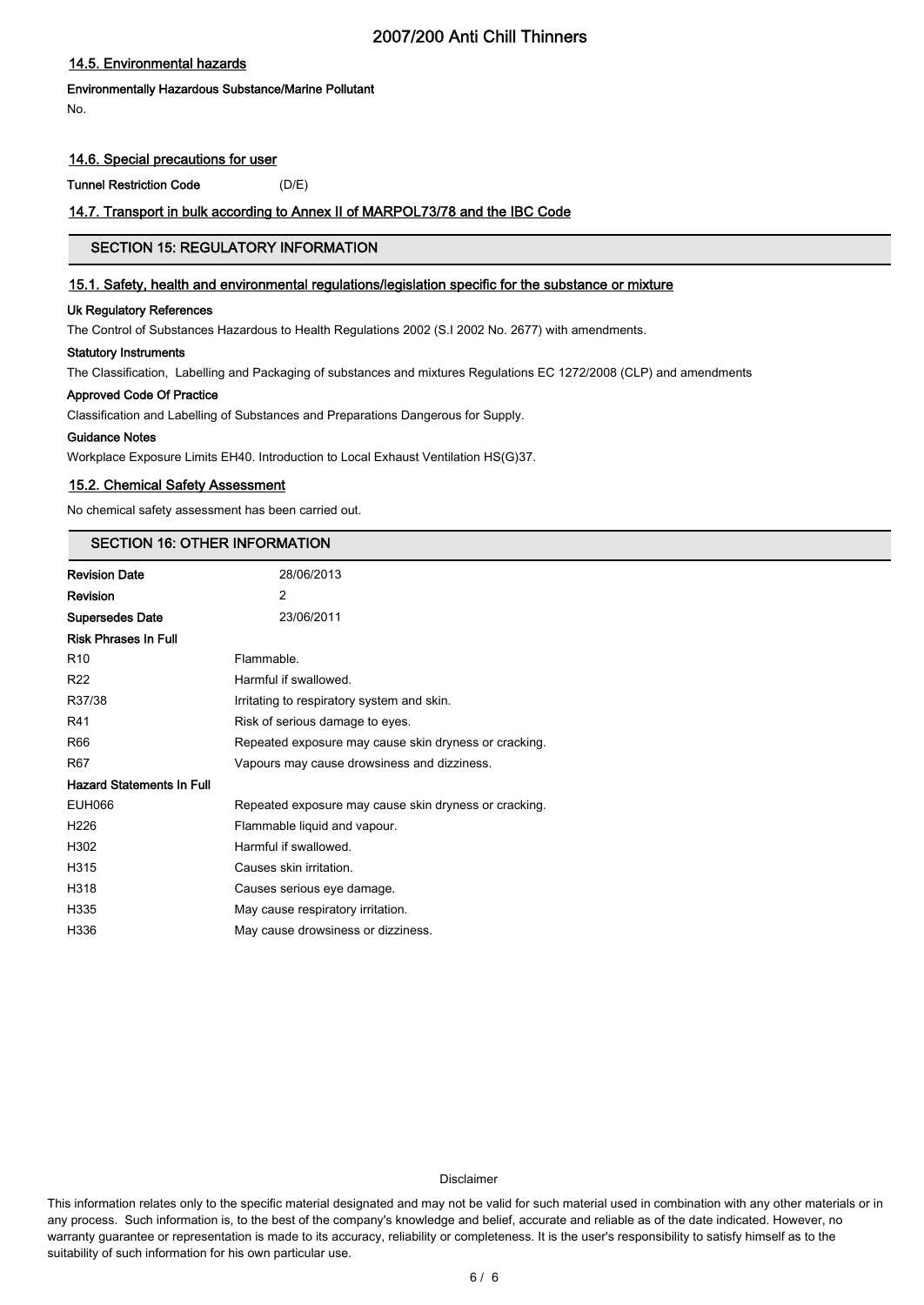

# SAFETY DATA SHEET 2007/201 Cellulose Retarder

# SECTION 1: IDENTIFICATION OF THE SUBSTANCE/MIXTURE AND OF THE COMPANY/UNDERTAKING

#### 1.1. Product identifier

Product Name 2007/201 Cellulose Retarder

#### 1.2. Relevant identified uses of the substance or mixture and uses advised against

Identified uses **Industrial wood coating.** 

## 1.3. Details of the supplier of the safety data sheet

Supplier: Morrells Woodfinishes Ltd Wellington Works Mill Lane, Woodley **Stockport** England SK6 1RN 0161 406 5300 0161 406 6276 enquiries@morrells.co.uk

#### 1.4. Emergency telephone number

0161 406 5300 DURING OFFICE HOURS

# SECTION 2: HAZARDS IDENTIFICATION

#### 2.1. Classification of the substance or mixture

#### Classification (EC 1272/2008)

| Physical                     | Flam. Lig. 3 - H226                                                                 |
|------------------------------|-------------------------------------------------------------------------------------|
| Health                       | Acute Tox. 4 - H312; Acute Tox. 4 - H332; Skin Irrit. 2 - H315; Eye Irrit. 2 - H319 |
| Environmental                | Not classified.                                                                     |
| Xn:R20/21. Xi:R36/38. R10. . |                                                                                     |
|                              |                                                                                     |

#### 2.2. Label elements

Classification (1999/45)

Contains: XYLENE Label In Accordance With (Ec) No. 1272/2008



| Signal Word                     | Warning          |                                                                                                                                     |
|---------------------------------|------------------|-------------------------------------------------------------------------------------------------------------------------------------|
| <b>Hazard Statements</b>        |                  |                                                                                                                                     |
|                                 | H <sub>226</sub> | Flammable liquid and vapour.                                                                                                        |
|                                 | H312             | Harmful in contact with skin.                                                                                                       |
|                                 | H315             | Causes skin irritation.                                                                                                             |
|                                 | H319             | Causes serious eye irritation.                                                                                                      |
|                                 | H332             | Harmful if inhaled.                                                                                                                 |
| <b>Precautionary Statements</b> |                  |                                                                                                                                     |
|                                 | P <sub>280</sub> | Wear protective gloves/protective clothing/eye protection/face protection.                                                          |
|                                 | P305+351+338     | IF IN EYES: Rinse cautiously with water for several minutes. Remove contact lenses, if<br>present and easy to do. Continue rinsing. |
|                                 | P313             | Get medical advice/attention.                                                                                                       |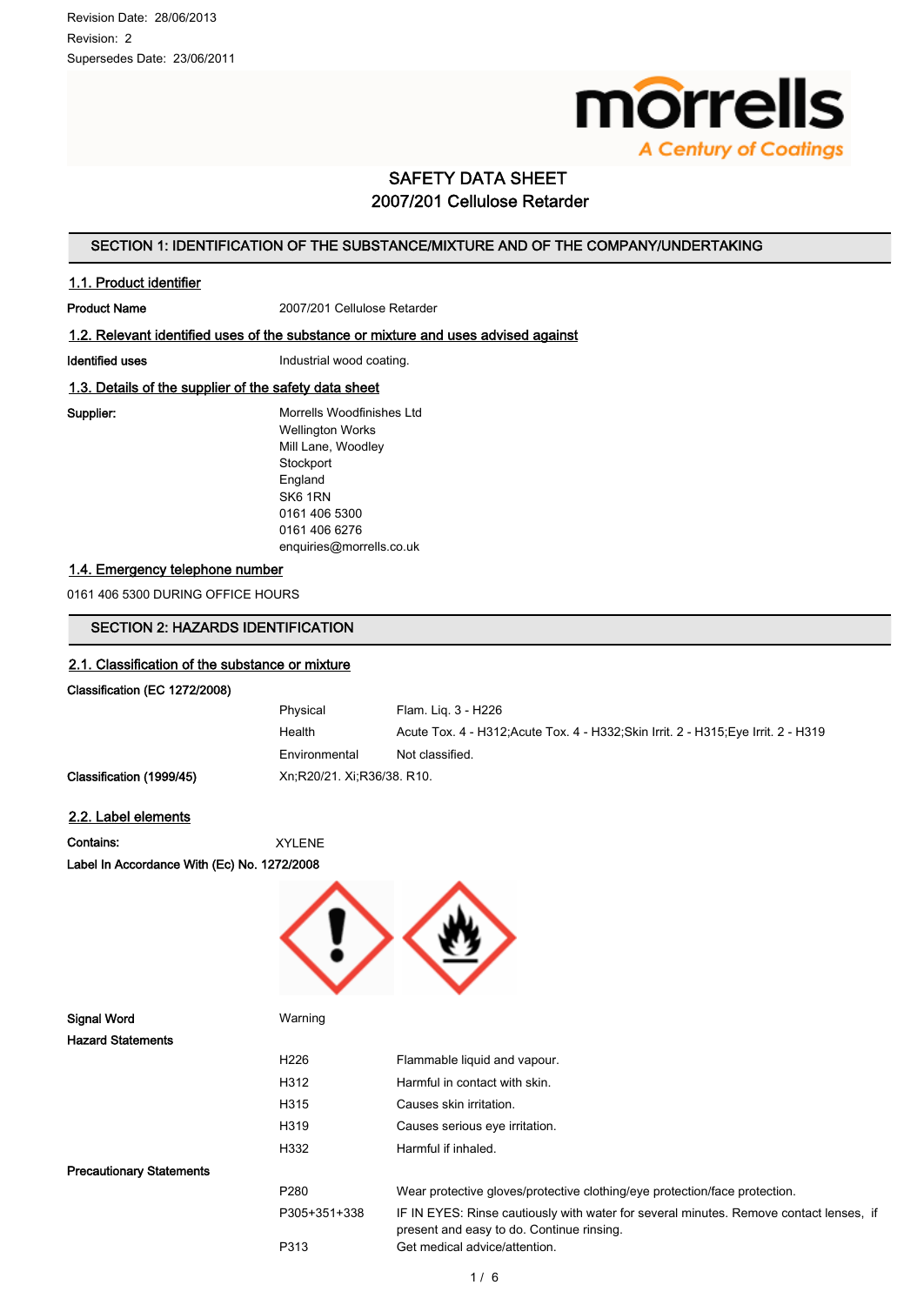# 2007/201 Cellulose Retarder

#### Supplementary Precautionary Statements

| եւռ              |                                                                                                               |
|------------------|---------------------------------------------------------------------------------------------------------------|
| P <sub>210</sub> | Keep away from heat/sparks/open flames/hot surfaces. - No smoking.                                            |
| P233             | Keep container tightly closed.                                                                                |
| P <sub>240</sub> | Ground/bond container and receiving equipment.                                                                |
| P <sub>241</sub> | Use explosion-proof electrical/ventilating/lighting//equipment.                                               |
| P242             | Use only non-sparking tools.                                                                                  |
| P243             | Take precautionary measures against static discharge.                                                         |
| P <sub>261</sub> | Avoid breathing dust/fume/gas/mist/vapours/spray.                                                             |
| P <sub>264</sub> | Wash  thoroughly after handling.                                                                              |
| P <sub>271</sub> | Use only outdoors or in a well-ventilated area.                                                               |
| P302+352         | IF ON SKIN: Wash with plenty of soap and water.                                                               |
| P303+361+353     | IF ON SKIN (or hair): Remove/Take off immediately all contaminated clothing. Rinse skin<br>with water/shower. |
| P304+340         | IF INHALED: Remove victim to fresh air and keep at rest in a position comfortable for<br>breathing.           |
| P312             | Call a POISON CENTER or doctor/physician if you feel unwell.                                                  |
| P321             | Specific treatment (see  on this label).                                                                      |
| P322             | Specific measures (see  on this label).                                                                       |
| P332+313         | If skin irritation occurs: Get medical advice/attention.                                                      |
| P337             | If eye irritation persists:                                                                                   |
| P362             | Take off contaminated clothing and wash before reuse.                                                         |
| P363             | Wash contaminated clothing before reuse.                                                                      |
| P370+378         | In case of fire: Use  for extinction.                                                                         |
| P403+235         | Store in a well-ventilated place. Keep cool.                                                                  |
| P <sub>501</sub> | Dispose of contents/container to                                                                              |

# 2.3. Other hazards

This product does not contain any PBT or vPvB Substances.

# SECTION 3: COMPOSITION/INFORMATION ON INGREDIENTS

# 3.2. Mixtures

| 4-HYDROXY-4-METHYLPENTAN-2-ONE                                                                                             |                   |                                                                        | 10-30% |
|----------------------------------------------------------------------------------------------------------------------------|-------------------|------------------------------------------------------------------------|--------|
| CAS-No.: 123-42-2                                                                                                          | EC No.: 204-626-7 |                                                                        |        |
| Classification (EC 1272/2008)<br>Eye Irrit. 2 - H319                                                                       |                   | Classification (67/548)<br>Xi;R36                                      |        |
| <b>BUTYL ACETATE -norm</b>                                                                                                 |                   |                                                                        | 30-60% |
| CAS-No.: 123-86-4                                                                                                          | EC No.: 204-658-1 |                                                                        |        |
| Classification (EC 1272/2008)<br>Flam. Liq. 3 - H226<br><b>EUH066</b><br>STOT Single 3 - H336                              |                   | Classification (67/548)<br>R <sub>10</sub><br><b>R66</b><br><b>R67</b> |        |
| <b>XYLENE</b>                                                                                                              |                   |                                                                        | 10-30% |
| CAS-No.: 1330-20-7                                                                                                         | EC No.: 215-535-7 |                                                                        |        |
| Classification (EC 1272/2008)<br>Flam. Liq. 3 - H226<br>Acute Tox. 4 - H312<br>Acute Tox. 4 - H332<br>Skin Irrit. 2 - H315 |                   | Classification (67/548)<br>R <sub>10</sub><br>Xn;R20/21<br>Xi:R38      |        |

The Full Text for all R-Phrases and Hazard Statements are Displayed in Section 16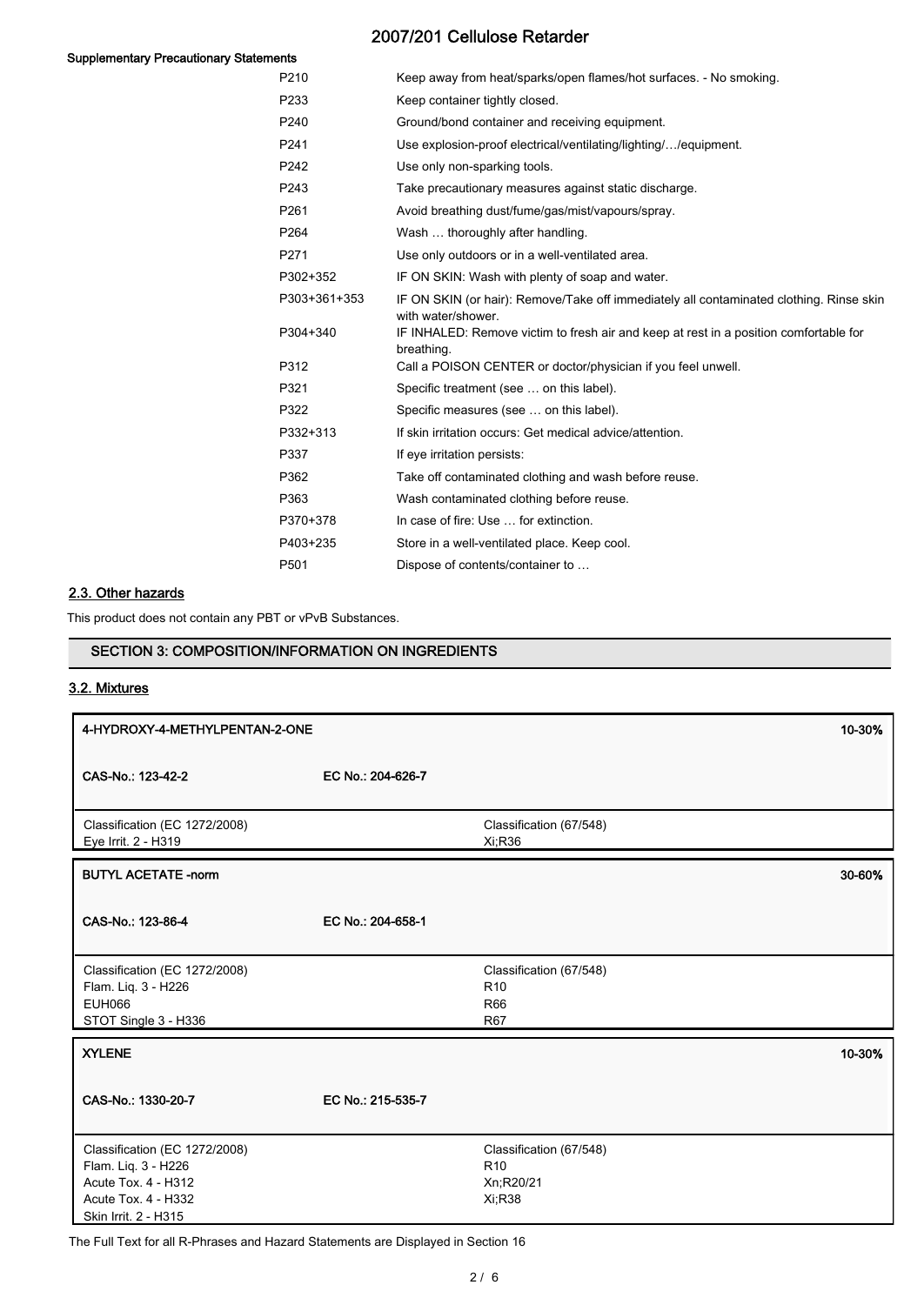# SECTION 4: FIRST AID MEASURES

#### 4.1. Description of first aid measures

#### General Information

NOTE! Keep affected person away from heat, sparks and flames! Move the exposed person to fresh air at once. Get medical attention if any discomfort continues.

#### Inhalation.

Move the exposed person to fresh air at once. For breathing difficulties oxygen may be necessary. If breathing stops, provide artificial respiration. Keep the affected person warm and at rest. Get prompt medical attention.

#### Ingestion

DO NOT INDUCE VOMITING! Remove victim immediately from source of exposure. Rinse mouth thoroughly. Provide rest, warmth and fresh air. Get medical attention immediately! If vomiting occurs, keep head low so that stomach content doesn't get into the lungs. Skin Contact

Remove affected person from source of contamination. Remove contaminated clothing. Wash the skin immediately with soap and water. Get medical attention if irritation persists after washing.

#### Eye Contact

Make sure to remove any contact lenses from the eyes before rinsing. Promptly wash eyes with plenty of water while lifting the eye lids. Continue to rinse for at least 15 minutes. Contact physician if irritation persists.

#### 4.2. Most important symptoms and effects, both acute and delayed

#### 4.3. Indication of any immediate medical attention and special treatment needed

#### SECTION 5: FIREFIGHTING MEASURES

#### 5.1. Extinguishing media

#### Extinguishing Media

Fire can be extinguished using: Foam. Dry chemicals, sand, dolomite etc.

#### 5.2. Special hazards arising from the substance or mixture

#### 5.3. Advice for firefighters

#### Special Fire Fighting Procedures

Avoid breathing fire vapours. Cool containers exposed to flames with water until well after the fire is out. Keep run-off water out of sewers and water sources. Dike for water control.

#### SECTION 6: ACCIDENTAL RELEASE MEASURES

#### 6.1. Personal precautions, protective equipment and emergency procedures

#### 6.2. Environmental precautions

#### 6.3. Methods and material for containment and cleaning up

Extinguish all ignition sources. Avoid sparks, flames, heat and smoking. Ventilate. Clean-up personnel should use respiratory and/or liquid contact protection. Absorb in vermiculite, dry sand or earth and place into containers.

#### 6.4. Reference to other sections

#### SECTION 7: HANDLING AND STORAGE

#### 7.1. Precautions for safe handling

Avoid spilling, skin and eye contact. Keep away from heat, sparks and open flame. Ventilate well, avoid breathing vapours. Use approved respirator if air contamination is above accepted level. Use explosion proof electric equipment.

#### 7.2. Conditions for safe storage, including any incompatibilities

Flammable/combustible - Keep away from oxidisers, heat and flames. Store in tightly closed original container in a dry, cool and well-ventilated place. Keep in original container.

# Storage Class

Flammable liquid storage.

#### 7.3. Specific end use(s)

## SECTION 8: EXPOSURE CONTROLS/PERSONAL PROTECTION

#### 8.1. Control parameters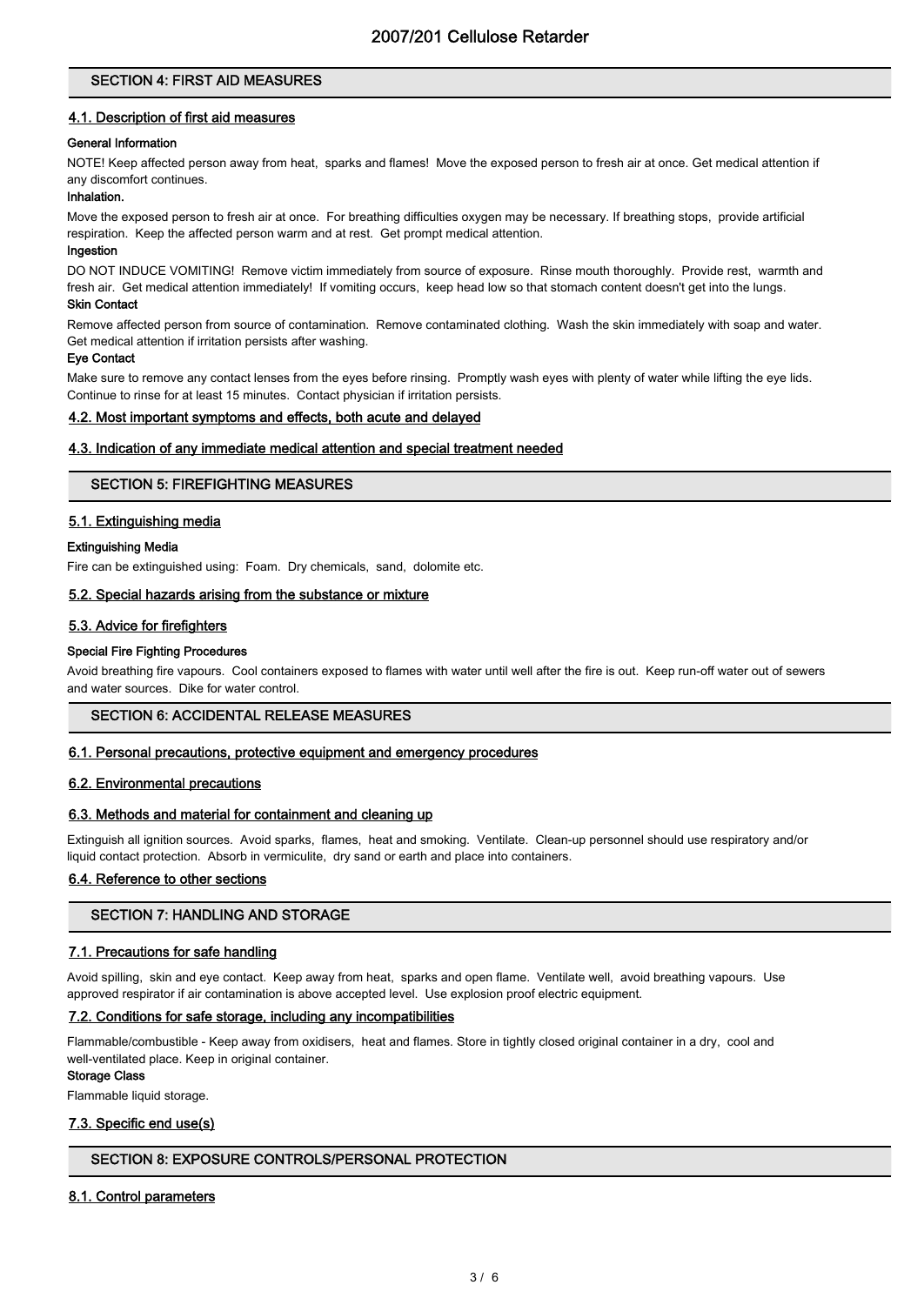# 2007/201 Cellulose Retarder

| Name                            | <b>STD</b> |            | TWA - 8 Hrs |           | STEL - 15 Min | <b>Notes</b> |
|---------------------------------|------------|------------|-------------|-----------|---------------|--------------|
| 14-HYDROXY-4-METHYLPENTAN-2-ONE | <b>WEL</b> | $50$ ppm   | 241 mg/m3   | 75 ppm    | 362 mg/m3     |              |
| <b>IBUTYL ACETATE -norm</b>     | 'WEL       | $150$ ppm  | 724 mg/m3   | $200$ ppm | 966 mg/m3     |              |
| <b>IXYLENE</b>                  | WEL        | 50 ppm(Sk) | 220         | 100       | 441           |              |
|                                 |            |            | mq/m3(Sk)   | ppm(Sk)   | mq/m3(Sk)     |              |

WEL = Workplace Exposure Limit.

#### Ingredient Comments

WEL = Workplace Exposure Limits

#### 8.2. Exposure controls

Protective Equipment





Provide adequate general and local exhaust ventilation.

#### Respiratory Equipment

Respiratory protection must be used if air contamination exceeds acceptable level.

#### Hand Protection

Use protective gloves.

#### Eye Protection

Use approved safety goggles or face shield.

#### Other Protection

Wear appropriate clothing to prevent any possibility of liquid contact and repeated or prolonged vapour contact.

#### Hygiene Measures

DO NOT SMOKE IN WORK AREA! Wash at the end of each work shift and before eating, smoking and using the toilet. Wash promptly with soap & water if skin becomes contaminated. Promptly remove any clothing that becomes contaminated. Use appropriate skin cream to prevent drying of skin. When using do not eat, drink or smoke.

# SECTION 9: PHYSICAL AND CHEMICAL PROPERTIES

#### 9.1. Information on basic physical and chemical properties

| Appearance                        | Liguid         |
|-----------------------------------|----------------|
| Odour                             | Characteristic |
| Initial Boiling Point and Boiling | 142            |
| Range:<br>Flash Point (°C)        | 32             |

#### 9.2. Other information

Volatile Organic Compound (VOC) 894 g/litre

SECTION 10: STABILITY AND REACTIVITY

#### 10.1. Reactivity

#### 10.2. Chemical stability

Stable under normal temperature conditions.

#### 10.3. Possibility of hazardous reactions

#### 10.4. Conditions to avoid

Avoid heat. Avoid contact with oxidisers or reducing agents.

# 10.5. Incompatible materials

#### 10.6. Hazardous decomposition products

Fire creates: Toxic gases/vapours/fumes of: Carbon monoxide (CO). Carbon dioxide (CO2).

# SECTION 11: TOXICOLOGICAL INFORMATION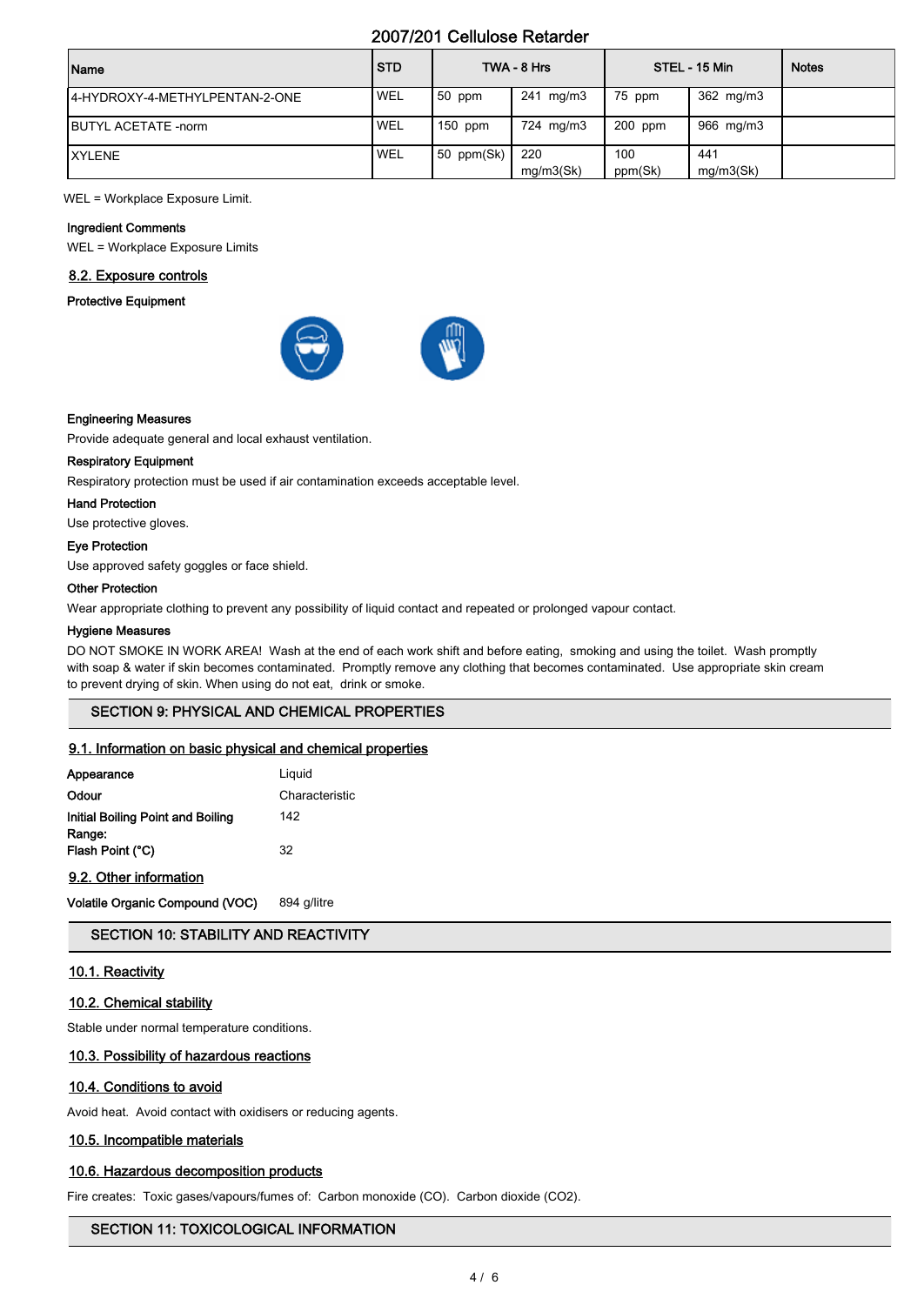# 2007/201 Cellulose Retarder

# 11.1. Information on toxicological effects

#### General Information

Prolonged and repeated contact with solvents over a long period may lead to permanent health problems.

#### Inhalation

Vapours may cause headache, fatigue, dizziness and nausea. Vapour may irritate respiratory system or lungs.

#### Ingestion.

Harmful: may cause lung damage if swallowed. Pneumonia may be the result if vomited material containing solvents reaches the lungs. Narcotic effect.

# Skin Contact

Acts as a defatting agent on skin. May cause cracking of skin, and eczema. Prolonged or repeated exposure may cause severe irritation.

#### Eye Contact

Irritating to eyes. Vapour or spray may cause temporary (reversible) eye damage.

#### Route of entry

Inhalation. Ingestion. Skin and/or eye contact.

#### Target Organs

Respiratory system, lungs

#### Medical Symptoms

High concentrations of vapours may irritate respiratory system and lead to headache, fatigue, nausea and vomiting.

#### SECTION 12: ECOLOGICAL INFORMATION

#### Ecotoxicity:

There are no data on the ecotoxicity of this product.

#### 12.1. Toxicity

#### 12.2. Persistence and degradability

#### 12.3. Bioaccumulative potential

#### 12.4. Mobility in soil

#### 12.5. Results of PBT and vPvB assessment

## 12.6. Other adverse effects

## SECTION 13: DISPOSAL CONSIDERATIONS

## 13.1. Waste treatment methods

Dispose of waste and residues in accordance with local authority requirements.

## SECTION 14: TRANSPORT INFORMATION

#### 14.1. UN number

UN No. (ADR/RID/ADN) 1263

#### 14.2 UN Proper Shipping Name

PAINT OR PAINT RELATED MATERIAL

Proper Shipping Name **PAINT OR PAINT RELATED PRODUCTS** 

#### 14.3 Transport hazard class(es)

| <b>ADR/RID/ADN Class</b> | 3                           |
|--------------------------|-----------------------------|
| <b>ADR/RID/ADN Class</b> | Class 3: Flammable liquids. |
| ADR Label No.            | 3                           |
| <b>Transport Labels</b>  |                             |
|                          |                             |